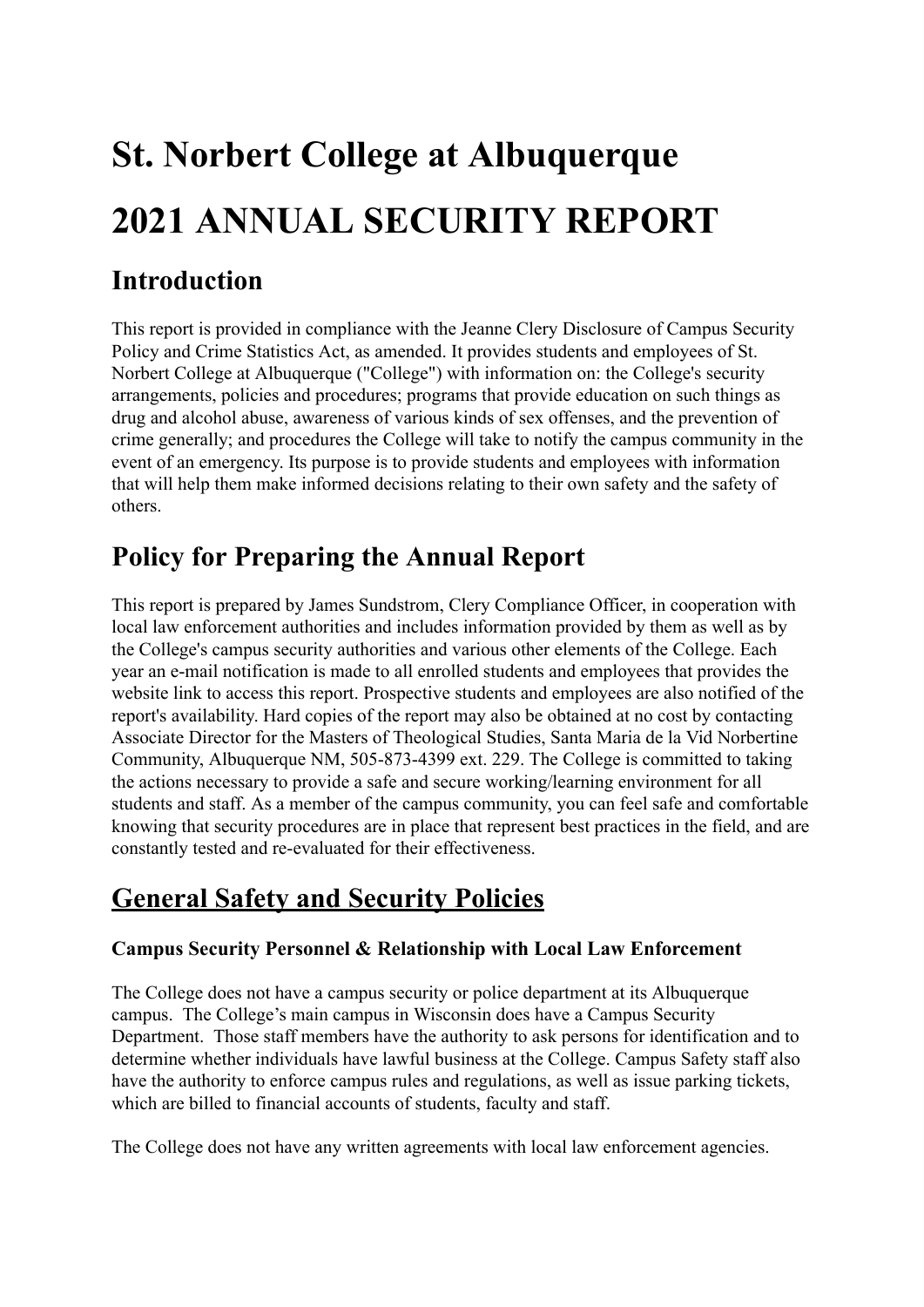# **Campus Security Authorities**

The College has designated certain officials to serve as campus security authorities. Reports of criminal activity can be made to these officials. They in turn will ensure that the crimes are reported for collection as part of the College's annual report of crime statistics. The campus security authorities to whom the College would prefer that crimes be reported are listed below.

● Associate Director for the Masters of Theological Studies at Santa Maria de la Vid Norbertine Community, Albuquerque NM, 505-873-4399 ext. 229

# **Reporting a Crime or Emergency**

The College encourages accurate and prompt reporting of all criminal actions, emergencies, or other incidents occurring on campus, on other property owned by the College, or on nearby public property to the appropriate administrator and appropriate police agencies. Such a report is encouraged even when the victim of a crime elects not to make a report or is unable to do so.

- All crimes occurring on or near College property should be reported immediately to the Albuquerque Police Department. The number to contact is (505) 764-3288. A dispatcher is available 24/7.
- If a crime is in progress or there is some other situation posing imminent danger, local law enforcement can be reached by dialing 911.
- Students, staff, and visitors should also report situations to one of the campus security authorities identified above. Once reported, the individual may also be encouraged to report the situation to the appropriate police agency. If requested, a College staff member will assist in making the report to police.
- Anonymous incident reports can also be made by contacting the Associate Director for the Masters of Theological Studies.

# **Confidential Reporting**

The College will protect the confidentiality of victims. Only those with a need to know the identity for purposes of investigating the crime, assisting the victim or disciplining the perpetrator will know the victim's identity.

If you are the victim of a crime or breach of college policy, and you do not want to pursue action within the college system or the criminal justice system, you may still want to consider making a confidential report. With your permission, Campus Safety or designee can file a report on the details of the incident without revealing your identity. Albuquerque Police are informed of any crime that is reported to Campus Safety. However, this information is in the form of statistical data when the reporting party refuses assistance from the police.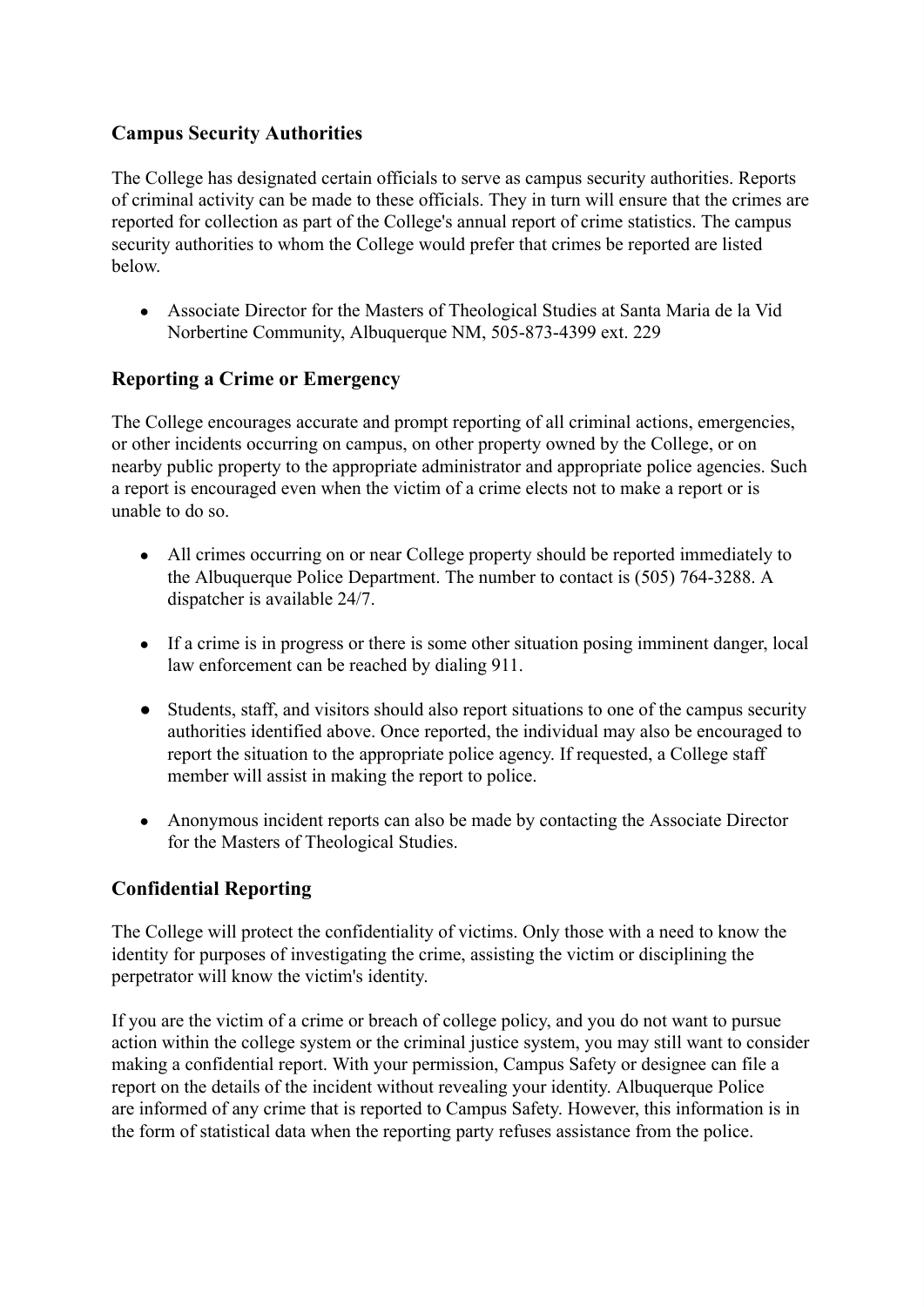The purpose of a confidential report is to comply with your wish to keep the matter confidential, while taking steps to ensure the future safety of you and others. With such information, the college can keep an accurate record of the number of reported incidents involving students, determine whether there is a pattern of crime with regard to the particular location, method or assailant, and alert the campus community to potential danger. Reports filed in this manner are counted and disclosed in the annual crime statistics for the institution. For the purposes of the Clery Act, we will report and disclose without the inclusion of identifying information.

Clergy members and professional counselors are not mandated reporters, and, thus, are able to keep anything reported to them as confidential. Members of the College community are encouraged to speak with either a clergy member or a professional counselor if they are unsure if they want to file an official report. The College encourages its pastoral and professional counselors, if and when they deem it appropriate, to inform you of procedures to report crimes on a voluntary, confidential basis for inclusion in the annual disclosure of crime statistics or to pursue an investigation.

#### **Security of and Access to Campus Facilities**

During business hours, College administrative and academic buildings are open to students, parents, employees, contractors, guests and invitees.

#### **Security Considerations in the Maintenance of Facilities**

The Norbertine Abbey works to identify maintenance issues on campus that may be safety hazards. Safety checks are completed to identify street or safety lights that are not functioning properly, or to determine if shrubs or other landscaping might need trimming. Maintenance personnel regularly check to ensure there is adequate lighting on pathways and that egress lighting is working in hallways and stairwells.

# **Educational Programs Related to Security Awareness and Prevention of Criminal Activity**

The College seeks to enhance the security of its campus and the members of the campus community by periodically presenting educational programs to inform students and employees about campus security procedures and practices, to encourage students and employees to be responsible for their own security and the security of others, and to inform them about the prevention of crimes.

# **Monitoring Off-Campus Locations of Recognized Student Organizations**

The College does not have any officially recognized student organizations with off-campus locations and therefore does not monitor or record criminal conduct occurring at such locations.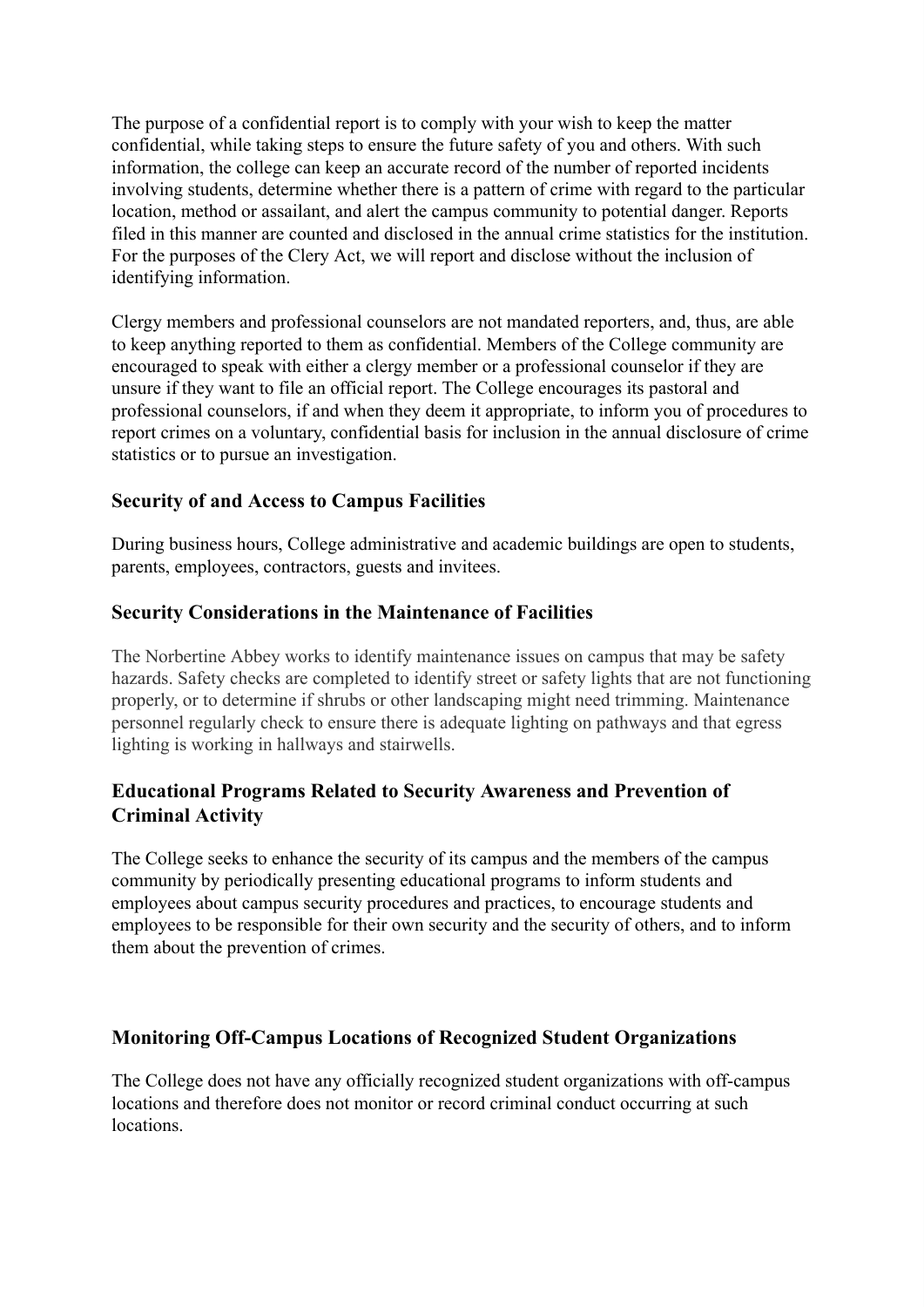# **Disclosure of the Outcome of a Crime of Violence or Non-Forcible Sex Offense**

Upon written request, the College will disclose to the alleged victim of a crime of violence (as that term is defined in section 16 of Title 18, United States Code), or a non-forcible sex offense, the report on the results of any disciplinary proceeding conducted by the College against a student who is the alleged perpetrator of such crime or offense. If the alleged victim is deceased as a result of such crime or offense, the next of kin of such victim shall be treated as the alleged victim for purposes of the paragraph.

The previous paragraph does not apply to victims of dating violence, domestic violence, sexual assault, or stalking, because under the Violence Against Women Act both the accused and accuser in these cases are given the results without the need to make a written request.

# **Drug and Alcohol Policy**

The College is committed to maintaining a drug-free work and campus environment in compliance with the Drug-Free Workplace Act of 1988 and the Drug-Free Schools and Communities Act Amendment of 1989. The unlawful manufacture, distribution, dispensing, possession or use of illicit drugs and unauthorized use of alcohol by college employees and students on college property or as part of college activities is prohibited. This policy is communicated to students via the student handbook, The Citizen.

With very few exceptions, alcohol is not sold at college functions. Exceptions are licensed special events that have the prior approval of the administration.

Applicable laws are strictly enforced, with assistance from the Albuquerque Police Department when necessary. The College enforces state underage-drinking laws as well as federal and state drug laws.

#### **Federal Drug Laws**

**Denial of Federal Benefits (21 U.S.C. § 862)** A federal drug conviction may result in the loss of federal benefits, including school loans, grants, scholarships, contracts, and licenses. Federal drug trafficking convictions may result in denial of federal benefits for up to five years for a first conviction. Federal drug convictions for possession may result in denial of federal benefits for up to one year for a first conviction and up to five years for subsequent convictions, successful completion of a drug treatment program, including periodic testing, and appropriate community service, or any combination of the three.

**Forfeiture of Personal Property and Real Estate (21 U.S.C. § 853)** Any person convicted of a federal drug offense punishable by more than one year in prison shall forfeit to the United States any personal or real property related to the violation. A warrant of seizure may be issued and property seized at the time an individual is arrested on charges that may result in forfeiture.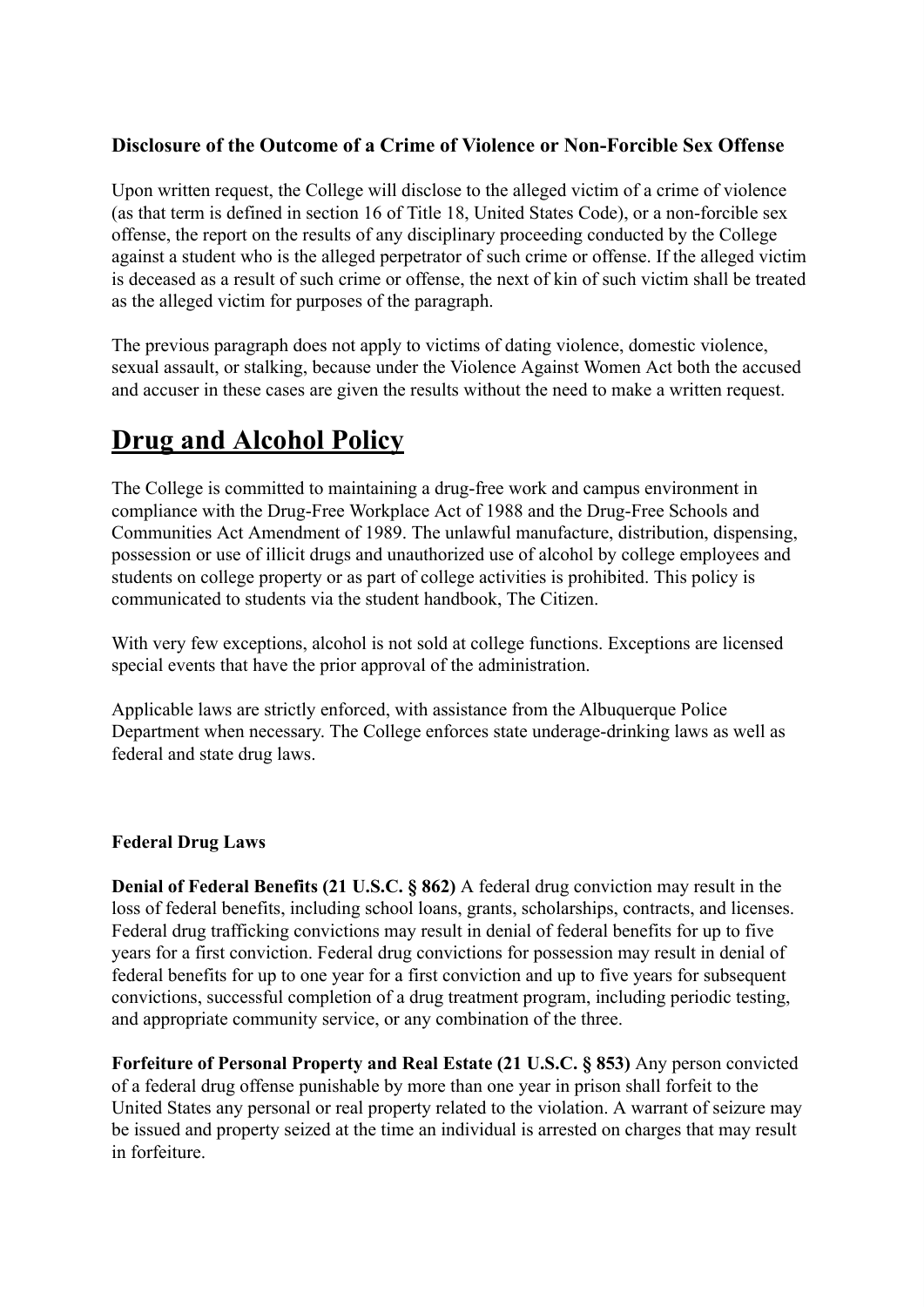**Federal Drug Trafficking Penalties (21 U.S.C. § 841)** Penalties for federal drug trafficking convictions vary according to the type and quantity of the controlled substance involved in the transaction. Penalties for subsequent convictions are more severe.

In the case of a controlled substance in schedule I or schedule II, GHB, or flunitrazepam, a person shall be sentenced to a term of imprisonment of not more than 20 years. If death or serious bodily injury results from the use of a controlled substance which has been illegally distributed, the person convicted on federal charges of distributing the substance faces the possibility of a life sentence and fines ranging up to \$10 million.

In the case of a controlled substance in schedule III, a person shall be sentenced to a term of imprisonment of not more than 10 years, and if death or serious bodily injury results, shall be sentenced to a term of imprisonment of not more than 15 years or a fine not to exceed \$500,000, or both, for a first offense.

For less than 50 kilograms of marijuana, the term of imprisonment shall not be more than five years, and the fine shall not be more than \$250,000, or both, for a first offense.

In the case of a schedule IV substance, the term of imprisonment shall not be more than five years, and the fine shall not be more than \$250,000, or both, for a first offense.

Persons convicted on federal charges of drug trafficking within 1,000 feet of an elementary school, secondary school, college, or university **(21 U.S.C. § 860)** face penalties of prison terms and fines which are twice as high as the regular penalties for the offense, with a mandatory prison sentence of at least one year, unless the offense involves five grams or less of marijuana.

**Federal Drug Possession Penalties (21 U.S.C. § 844)** Persons convicted on federal charges of possessing any controlled substance face penalties of up to one year in prison, a mandatory fine of no less than \$1,000, or both. Second convictions are punishable by not less than 15 days but not more than two years in prison and a minimum fine of \$2,500. Subsequent convictions are punishable by not less than 90 days but not more than three years in prison and a minimum fine of \$5,000.

#### **Drug and Alcohol State Laws**

| Category          | <b>Summary (New Mexico Statutes)</b>                                              |  |  |  |  |
|-------------------|-----------------------------------------------------------------------------------|--|--|--|--|
|                   | Possession of 0.5 to 1.0 ounces of marijuana is a petty misdemeanor and           |  |  |  |  |
|                   | will be punished by a fine of not less than \$50 or more than \$100 and by        |  |  |  |  |
|                   | imprisonment for not more than 15 days. See N.M.S.A. § 30-31-23.                  |  |  |  |  |
| Possession of     | Possession of more than 1 ounce but less than 8 ounces of marijuana is a          |  |  |  |  |
| Marijuana         | misdemeanor, and the offender will be punished by a fine of not less than         |  |  |  |  |
|                   | \$100 or more than \$1,000 or by imprisonment for a definite term of less         |  |  |  |  |
|                   | than 1 year, or both. <i>Id</i> . As the amount of marijuana increases, the crime |  |  |  |  |
|                   | classification becomes more severe and related penalties increase.                |  |  |  |  |
| Controlled        | New Mexico statutes cover a wide range of offenses related to possession,         |  |  |  |  |
| <b>Substances</b> | distribution, and trafficking controlled substances and counterfeit               |  |  |  |  |
|                   | substances, as well as possession, delivery, or manufacture of drug               |  |  |  |  |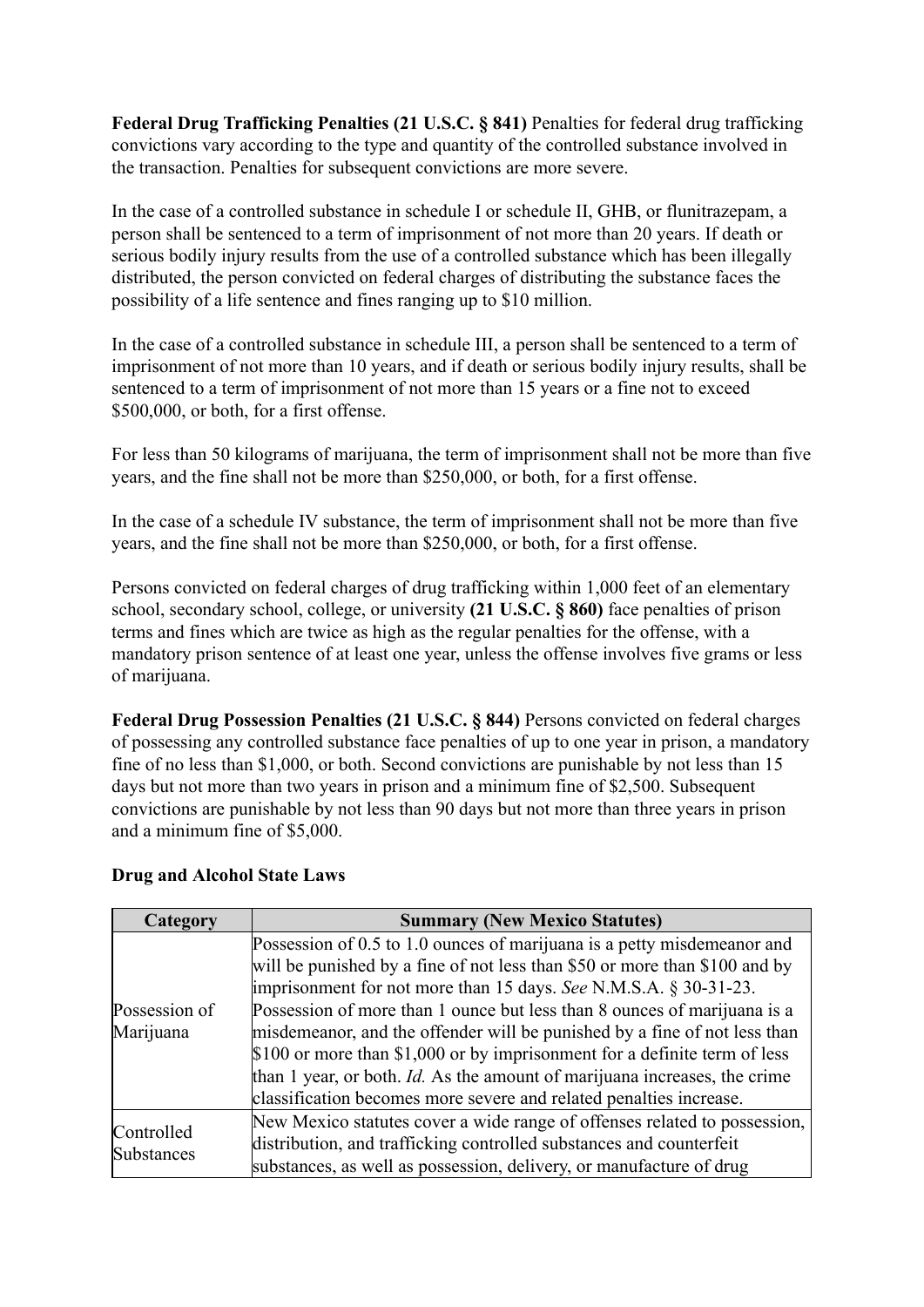|                                      | paraphernalia. See 30-31-1 et seq. Penalties for the possession and<br>delivery of illegal drugs include prison sentences and monetary fines. See<br>N.M.S.A. § 31-18-15. These vary widely by the type of drug, amount<br>confiscated, the number of previous offenses by the individual, and<br>whether the individual intended to manufacture, sell, or use the drug.<br>Offenses committed within a drug-free school zone are also subject to<br>heightened penalties.                                              |
|--------------------------------------|-------------------------------------------------------------------------------------------------------------------------------------------------------------------------------------------------------------------------------------------------------------------------------------------------------------------------------------------------------------------------------------------------------------------------------------------------------------------------------------------------------------------------|
|                                      | As an example, any person who distributes or possesses with the intent to<br>distribute anabolic steroids is guilty of a fourth-degree felony. The basic<br>sentence of imprisonment for this offense is 18 months, and the court may<br>also impose a fine of up to \$5,000.                                                                                                                                                                                                                                           |
|                                      | It is a misdemeanor for a minor to buy, receive, or possess alcoholic<br>beverages. An initial violation will result in a fine of up to \$1,000; a<br>second violation carries a penalty of \$1,000, 40 hours of community<br>service, and a 90-day driver's license suspension; a third or subsequent<br>violation carries a penalty of \$1,000, 60 hours of community service, and<br>a driver's license suspension of 2 years or until the offender reaches 21<br>(whichever is greater). See N.M.S.A. $\S$ 60-7B-1. |
| Alcohol and<br><b>Minors</b>         | It is unlawful for a person to sell, serve, or give alcohol to a minor and to<br>buy or procure alcohol for a minor unless provided by a parent/guardian or<br>adult spouse of the minor on property under control of the parent/guardian<br>or spouse. See N.M.S.A. $\S$ 60-7B-1. Penalties are dependent upon whether<br>the offender is a certified server and whether the offense is a first or<br>subsequent violation.                                                                                            |
|                                      | Any person who gives, loans, sells or delivers an identity card to a minor<br>with the knowledge that the minor intends to use the identity card for the<br>purpose of procuring or attempting to procure any alcoholic beverages is<br>guilty of a petty misdemeanor punishable by imprisonment of up to 6<br>months and a fine of up to \$500.                                                                                                                                                                        |
| Driving Under the<br>Influence (DUI) | Driving Under the Influence requires having a blood alcohol concentration<br>of 0.08 percent or more while driving or within 3 hours of having driven.<br>A first offense carries a term of imprisonment for not more than 90 days<br>and/or a fine of not more than \$500. The offender must also participate in<br>a rehabilitation program. See N.M.S.A. $\S$ 66-8-102.                                                                                                                                              |

# **Drug and Alcohol Abuse Prevention Program**

The College offers alcohol and other drug programming, counseling, assessments, referrals, an employee assistance program, the dissemination of informational materials, support groups and mandatory programming attendance for violators of alcohol and other drug violations.

In accordance with the Drug-Free Schools and Communities Act of 1989, the Drug and Alcohol Abuse Prevention Program (DAAPP) is distributed to all campus faculty, staff and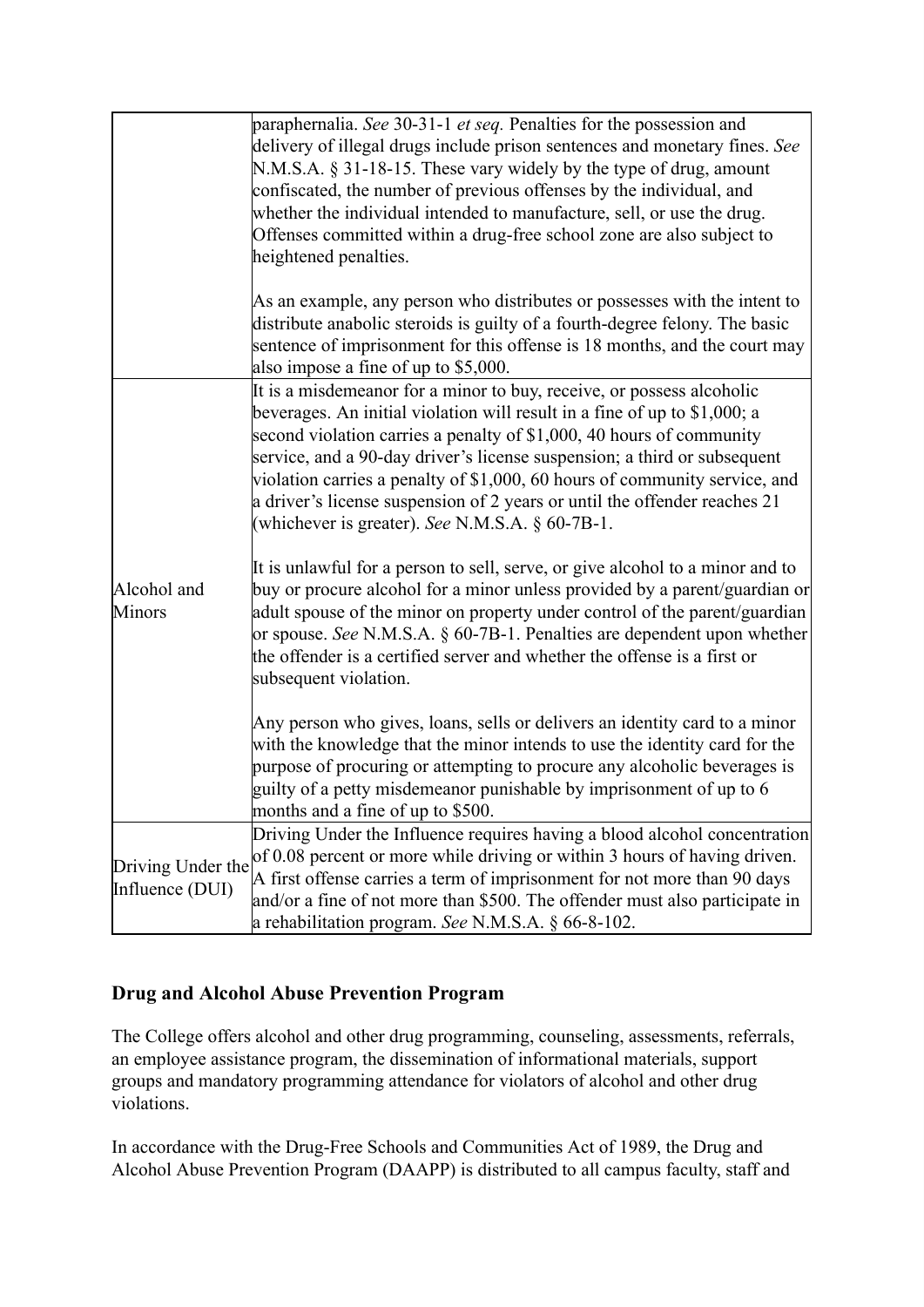students annually, and is found on the Consumer Information Disclosures page of the College website. A copy of the DAAPP can be found at:

[https://www.snc.edu/judicialaffairs/docs/drug\\_alcoholprevention.pdf](https://www.snc.edu/judicialaffairs/docs/drug_alcoholprevention.pdf) A biennial review was completed in 2020; a review is conducted every even-numbered year. Contact James Sundstrom at 920-403-3952 for more information.

The College is proud to offer Safe Colleges as part of our orientation program. Safe Colleges, a comprehensive online college health suite, is a research-based initiative that is supported by the National Institutes of Health (NIH). Safe Colleges features online courses about alcohol and drugs that are used in schools nationwide as a requirement for first year students. Providing online education through a flexible interactive design, the Safe Colleges courses teach students about alcohol, drugs and other addictive substances. The goal of the course is to increase students' knowledge, decrease harmful behaviors, and provide information to help students make good decisions. The College requires first year students to complete the Safe Colleges online alcohol/prescription drug/ sexual misconduct courses.

# **Policies, Procedures, and Programs Related to Dating Violence, Domestic Violence, Sexual Assault, and Stalking**

Consistent with applicable laws, the College prohibits dating violence, domestic violence, sexual assault, and stalking. The College's policy used to address complaints of this nature, as well as the procedures for filing, investigating and resolving complaints, may be found at:

- Sex and Gender Harassment/Discrimination Policy: <https://www.snc.edu/titleix/docs/sexual-misconduct-policy.pdf>
- Complaint Resolution Procedures for Students: <https://www.snc.edu/titleix/docs/student-sexual-misconduct-procedure.pdf>
- Complaint Resolution Procedures for Employees: [https://www.snc.edu/titleix/docs/employee-sexual-misconduct-procedure.pdf](https://www.snc.edu/titleix/docs/employee-sexual-misconduct-procedure.pdf%20)

The following sections of this report discuss the College's educational programs to promote the awareness of dating violence, domestic violence, sexual assault and stalking; provide information concerning procedures students and employees should follow and the services available in the event they do become a victim of one of these offenses; and advise students and employees of the disciplinary procedures that will be followed after an allegation that one of these offenses has occurred.

# **Primary Prevention and Awareness Program:**

The College conducts a Primary Prevention and Awareness Program (PPAP) for all incoming students and new employees. The PPAP advises campus community members that the College prohibits the offenses of dating violence, domestic violence, sexual assault and stalking. They are also informed of the topics discussed below, including relevant definitions, risk reduction, and bystander intervention.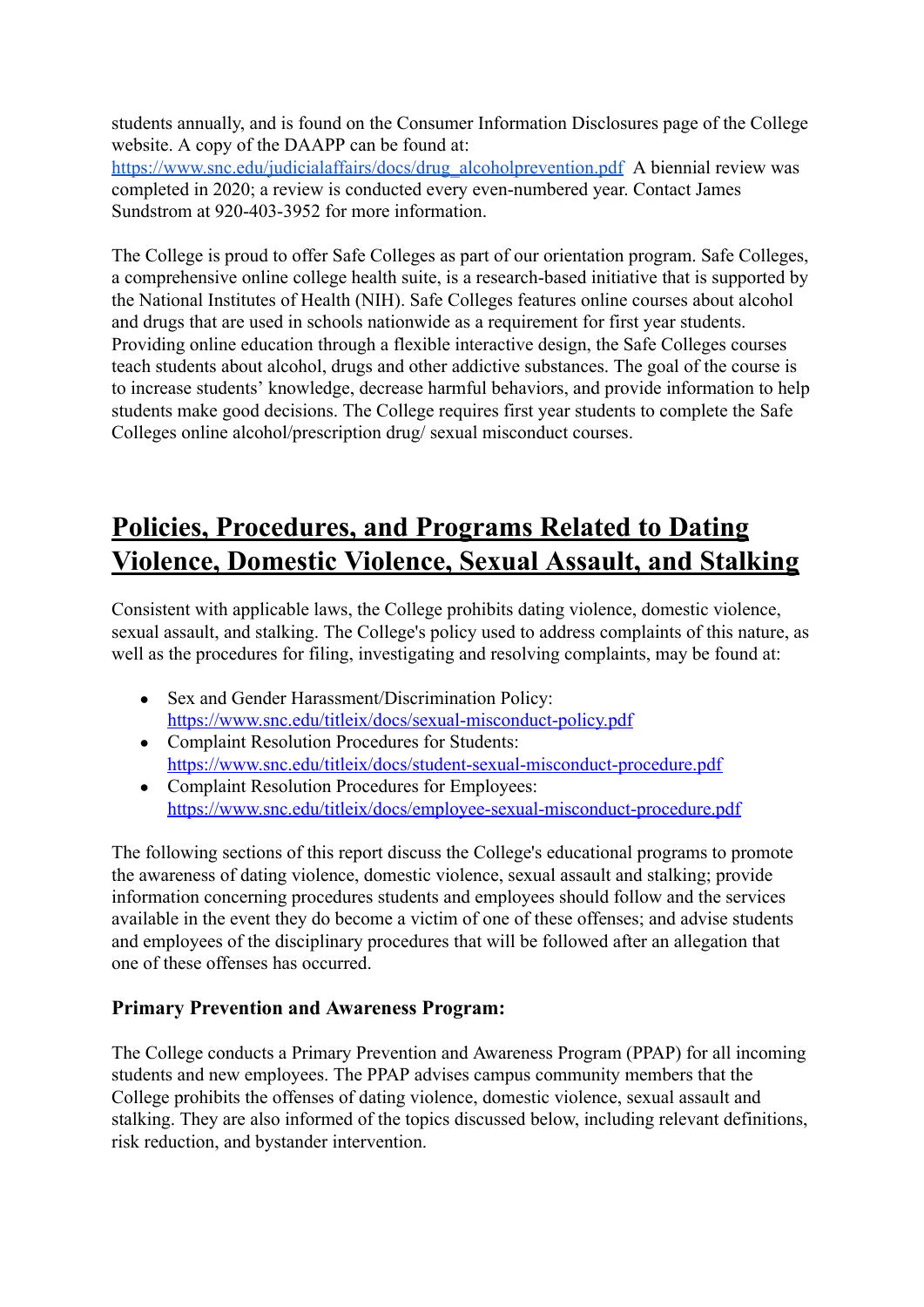# **Crime Definitions**

| <b>Crime Type</b><br>(New Mexico<br><b>Statutes</b> ) | <b>Definitions</b>                                                                                                                                                                                                                                                                                                                                                                                                                                                                                                                                                                                                                                                                                                                                                                                                                                                                                                                                                                                                                                                                                                                                                                                                                                                                                                                                                                                                                                                                                                                                                                                                                                                                                                                                                                                                                                                                                                                                                                                                                                                                                                                                                                                                                                                                                                             |
|-------------------------------------------------------|--------------------------------------------------------------------------------------------------------------------------------------------------------------------------------------------------------------------------------------------------------------------------------------------------------------------------------------------------------------------------------------------------------------------------------------------------------------------------------------------------------------------------------------------------------------------------------------------------------------------------------------------------------------------------------------------------------------------------------------------------------------------------------------------------------------------------------------------------------------------------------------------------------------------------------------------------------------------------------------------------------------------------------------------------------------------------------------------------------------------------------------------------------------------------------------------------------------------------------------------------------------------------------------------------------------------------------------------------------------------------------------------------------------------------------------------------------------------------------------------------------------------------------------------------------------------------------------------------------------------------------------------------------------------------------------------------------------------------------------------------------------------------------------------------------------------------------------------------------------------------------------------------------------------------------------------------------------------------------------------------------------------------------------------------------------------------------------------------------------------------------------------------------------------------------------------------------------------------------------------------------------------------------------------------------------------------------|
| Dating Violence                                       | The institution has determined, based on good-faith research, that New                                                                                                                                                                                                                                                                                                                                                                                                                                                                                                                                                                                                                                                                                                                                                                                                                                                                                                                                                                                                                                                                                                                                                                                                                                                                                                                                                                                                                                                                                                                                                                                                                                                                                                                                                                                                                                                                                                                                                                                                                                                                                                                                                                                                                                                         |
| Domestic<br>Violence                                  | Mexico law does not define the term dating violence.<br>The institution has determined, based on good-faith research, that New<br>Mexico law does not define the term domestic violence.<br>However, New Mexico's Family Violence Protection Act provides the<br>following at N.M. Stat. $\S$ 40-13-2):<br>"domestic abuse": (1) means an incident of stalking or sexual<br>assault whether committed by a household member or not; (2)<br>means an incident by a household member against another<br>household member consisting of or resulting in: (a) physical harm;<br>(b) severe emotional distress; (c) bodily injury or assault; (d) a<br>threat causing imminent fear of bodily injury by any household<br>member; (e) criminal trespass; (f) criminal damage to property; (g)<br>repeatedly driving by a residence or work place; (h) telephone<br>harassment; (i) harassment; (j) strangulation; (k) suffocation; or $(l)$<br>harm or threatened harm to children as set forth in this paragraph;<br>and (3) does not mean the use of force in self-defense or the<br>defense of another.<br>"household member" means a spouse, former spouse, parent,<br>present or former stepparent, present or former parent in-law,<br>grandparent, grandparent-in-law, child, stepchild, grandchild,<br>co-parent of a child or a person with whom the petitioner has had a<br>continuing personal relationship. Cohabitation is not necessary to<br>be deemed a household member for purposes of this section.<br>"continuing personal relationship" means a dating or intimate<br>relationship.<br>In addition, New Mexico's criminal statutes define the following:<br>Assault against a household member (N.M. Stat. § 30-3-12):<br>Assault against a household member consists of: (1) an attempt to<br>commit a battery against a household member; or (2) any unlawful<br>act, threat or menacing conduct that causes a household member to<br>reasonably believe that he is in danger of receiving an immediate<br>battery.<br>Aggravated assault against a household member (N.M. Stat. §<br>$\bullet$<br>30-3-13): Aggravated assault against a household member consists<br>of: (1) unlawfully assaulting or striking at a household member<br>with a deadly weapon; or (2) willfully and intentionally assaulting |
|                                                       | a household member with intent to commit any felony.                                                                                                                                                                                                                                                                                                                                                                                                                                                                                                                                                                                                                                                                                                                                                                                                                                                                                                                                                                                                                                                                                                                                                                                                                                                                                                                                                                                                                                                                                                                                                                                                                                                                                                                                                                                                                                                                                                                                                                                                                                                                                                                                                                                                                                                                           |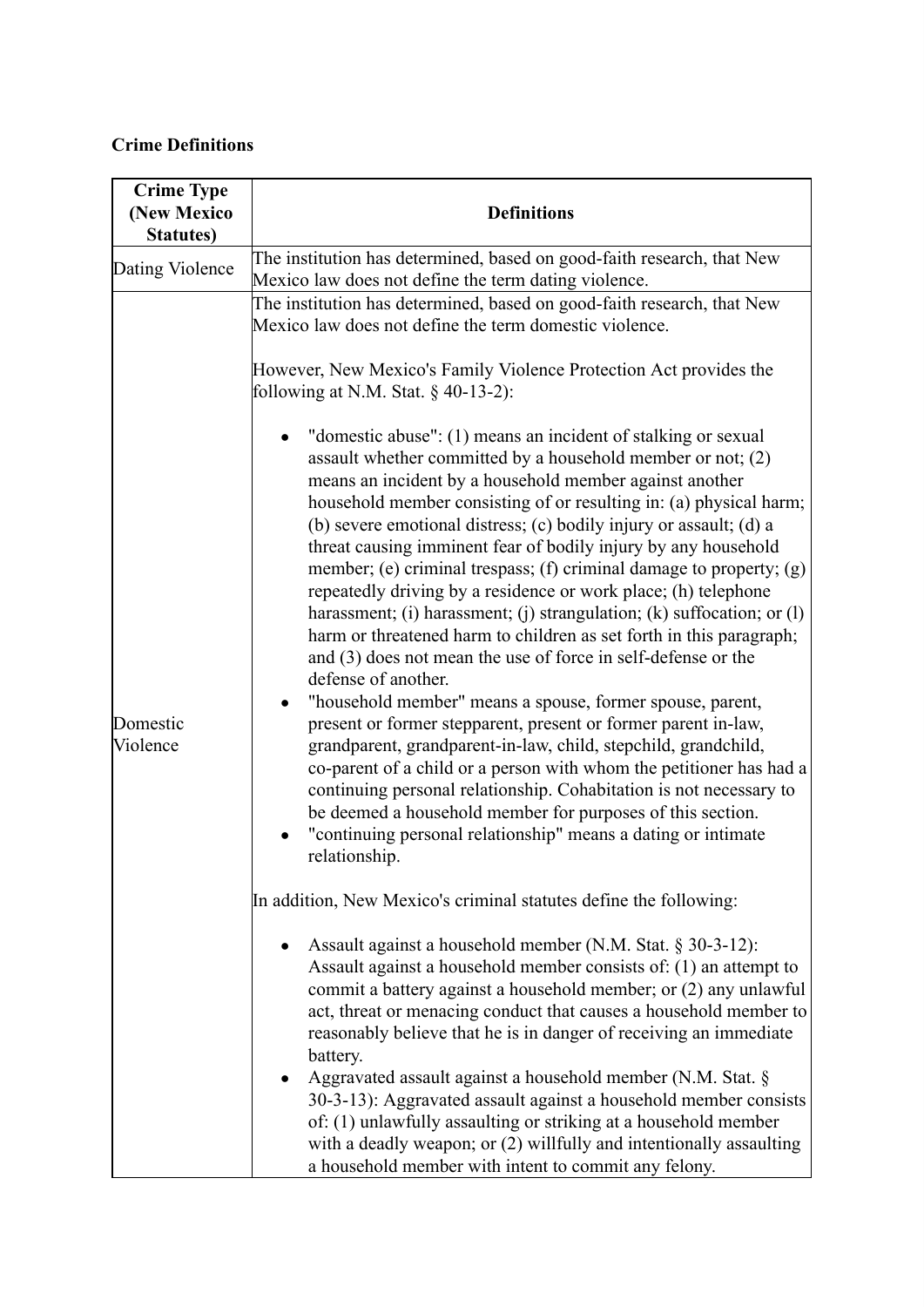|          | Assault against a household member with intent to commit a<br>$\bullet$ |
|----------|-------------------------------------------------------------------------|
|          | violent felony (N.M. Stat. § 30-3-14): Assault against a household      |
|          | member with intent to commit a violent felony consists of any           |
|          | person assaulting a household member with intent to kill or             |
|          | commit any murder, mayhem, criminal sexual penetration in the           |
|          | first, second or third degree, robbery, kidnapping, false               |
|          | imprisonment or burglary.                                               |
|          | Battery against a household member (N.M. Stat. § 30-3-15):              |
|          | Battery against a household member consists of the unlawful,            |
|          | intentional touching application of force to the person of a            |
|          | household member, when done in a rude, insolent or angry manner.        |
|          | Aggravated battery against a household member (N.M. Stat. §             |
|          | 30-3-16): Aggravated battery against a household member consists        |
|          | of the unlawful touching or application of force to the person of a     |
|          | household member with intent to injure that person or another.          |
|          | For purposes of the above crimes, the following definitions apply       |
|          | (N.M. Stat. § 30-3-11):                                                 |
|          | "household member" means a spouse, former spouse,<br>$\circ$            |
|          | parent, present or former stepparent, present or former                 |
|          | parent in-law, grandparent, grandparent-in-law, a co-parent             |
|          | of a child or a person with whom a person has had a                     |
|          | continuing personal relationship. Cohabitation is not                   |
|          | necessary to be deemed a household member; and                          |
|          | "continuing personal relationship" means a dating or<br>$\circ$         |
|          | intimate relationship;                                                  |
|          | "strangulation" means the unlawful touching or application<br>$\circ$   |
|          | of force to another person's neck or throat with intent to              |
|          | injure that person and in a manner whereby great bodily                 |
|          | harm or death can be inflicted, the result of which impedes             |
|          | the person's normal breathing or blood circulation; and                 |
|          | "suffocation" means the unlawful touching or application of<br>$\circ$  |
|          | force that blocks the nose or mouth of another person with              |
|          | intent to injure that person and in a manner whereby great              |
|          | bodily harm or death can be inflicted, the result of which              |
|          | impedes the person's normal breathing or blood circulation.             |
|          | Stalking (N.M. Stat. § 30-3A-3): Stalking consists of knowingly         |
|          | pursuing a pattern of conduct, without lawful authority, directed at    |
|          | a specific individual when the person intends that the pattern of       |
|          | conduct would place the individual in reasonable apprehension of        |
|          | death, bodily harm, sexual assault, confinement or restraint of the     |
|          | individual or another individual.                                       |
| Stalking | "Lawful authority" means within the scope of lawful<br>$\circ$          |
|          | employment or constitutionally protected activity.                      |
|          | "Pattern of conduct" means two or more acts, on more than<br>$\circ$    |
|          | one occasion, in which the alleged stalker by any action,               |
|          | method, device or means, directly, indirectly or through                |
|          | third parties, follows, monitors, surveils, threatens or                |
|          | communicates to or about a person.                                      |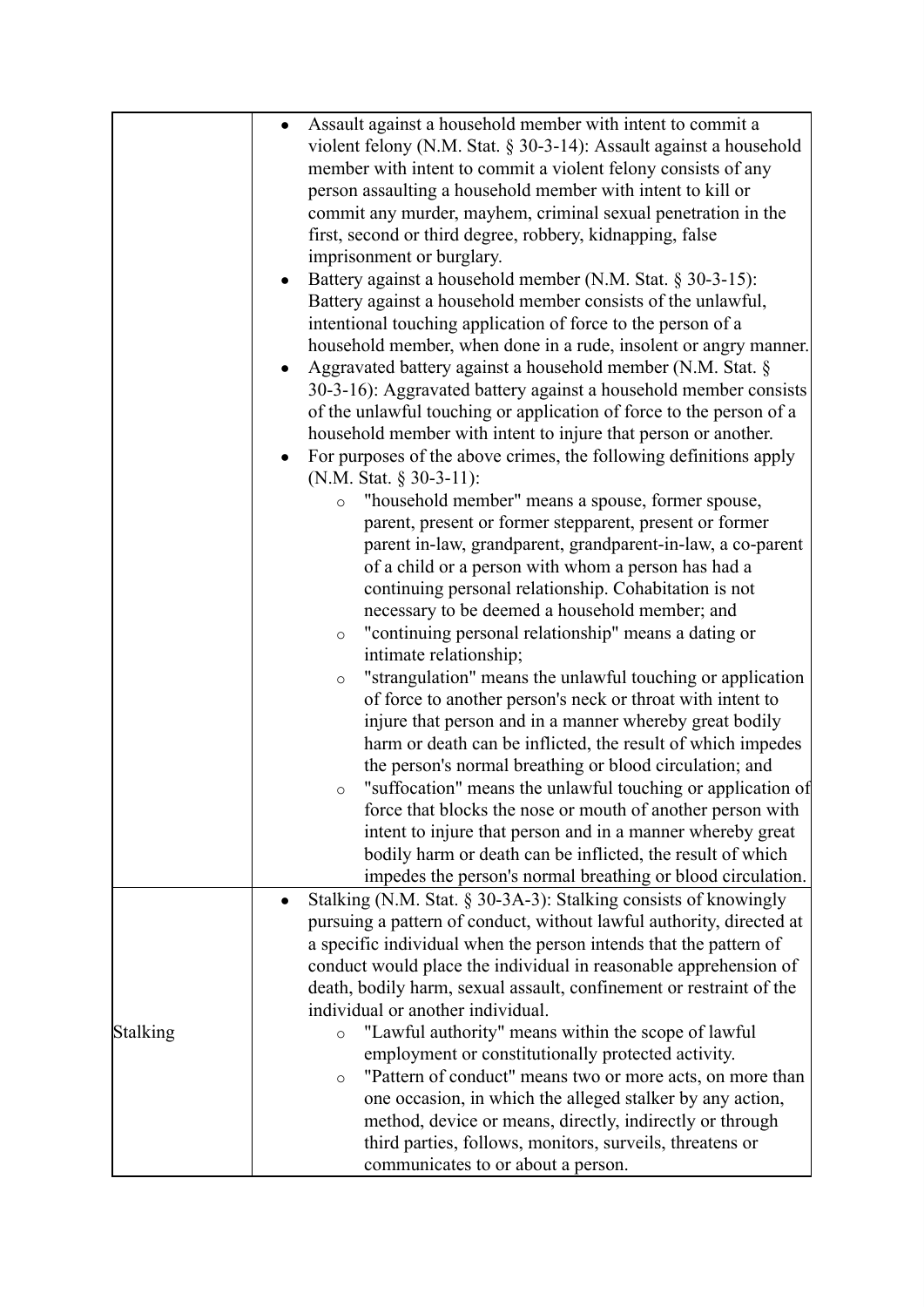|                                              | Aggravated stalking (N.M. Stat. § 30-3A-3.1): Aggravated stalking<br>$\bullet$<br>consists of stalking perpetrated by a person: (1) who knowingly<br>violates a permanent or temporary order of protection issued by a<br>court, except that mutual violations of such orders may constitute a<br>defense to aggravated stalking; (2) in violation of a court order<br>setting conditions of release and bond; $(3)$ when the person is in<br>possession of a deadly weapon; or (4) when the victim is less than<br>sixteen years of age.<br>Harassment (N.M. Stat. $\S$ 30-3A-2): Harassment consists of<br>knowingly pursuing a pattern of conduct that is intended to annoy,<br>seriously alarm or terrorize another person and that serves no<br>lawful purpose. The conduct must be such that it would cause a<br>reasonable person to suffer substantial emotional distress.                                                                                                                         |
|----------------------------------------------|------------------------------------------------------------------------------------------------------------------------------------------------------------------------------------------------------------------------------------------------------------------------------------------------------------------------------------------------------------------------------------------------------------------------------------------------------------------------------------------------------------------------------------------------------------------------------------------------------------------------------------------------------------------------------------------------------------------------------------------------------------------------------------------------------------------------------------------------------------------------------------------------------------------------------------------------------------------------------------------------------------|
| <b>Sexual Assault</b>                        | The institution has determined, based on good-faith research, that New<br>Mexico law does not define the term sexual assault.                                                                                                                                                                                                                                                                                                                                                                                                                                                                                                                                                                                                                                                                                                                                                                                                                                                                              |
| Rape, Fondling,<br>Incest, Statutory<br>Rape | For purposes of the Clery Act, the term "sexual assault" includes the<br>offenses of rape, fondling, incest, and statutory rape. These definitions<br>under New Mexico law are as follows:<br>Rape: The institution has determined, based on good-faith<br>research, that New Mexico law does not define the term rape.<br>Fondling: The institution has determined, based on good-faith<br>$\bullet$<br>research, that New Mexico law does not define the term fondling.<br>Incest (N.M. Stat. $\S$ 30-10-3): Incest consists of knowingly<br>intermarrying or having sexual intercourse with persons within the<br>following degrees of consanguinity: parents and children including<br>grandparents and grandchildren of every degree, brothers and<br>sisters of the half as well as of the whole blood, uncles and nieces,<br>aunts and nephews.<br>Statutory Rape: The institution has determined, based on<br>good-faith research, that New Mexico law does not define the term<br>statutory rape. |
| Other "sexual<br>assault" crimes             | Other crimes under New Mexico law that may be classified as a "sexual<br>assault" include the following:<br>Criminal sexual penetration (N.M. Stat. $\S 30-9-11$ ):<br>A. Criminal sexual penetration is the unlawful and intentional<br>causing of a person to engage in sexual intercourse,<br>cunnilingus, fellatio or anal intercourse or the causing of<br>penetration, to any extent and with any object, of the<br>genital or anal openings of another, whether or not there is<br>any emission.<br>B. Criminal sexual penetration does not include medically<br>indicated procedures.                                                                                                                                                                                                                                                                                                                                                                                                              |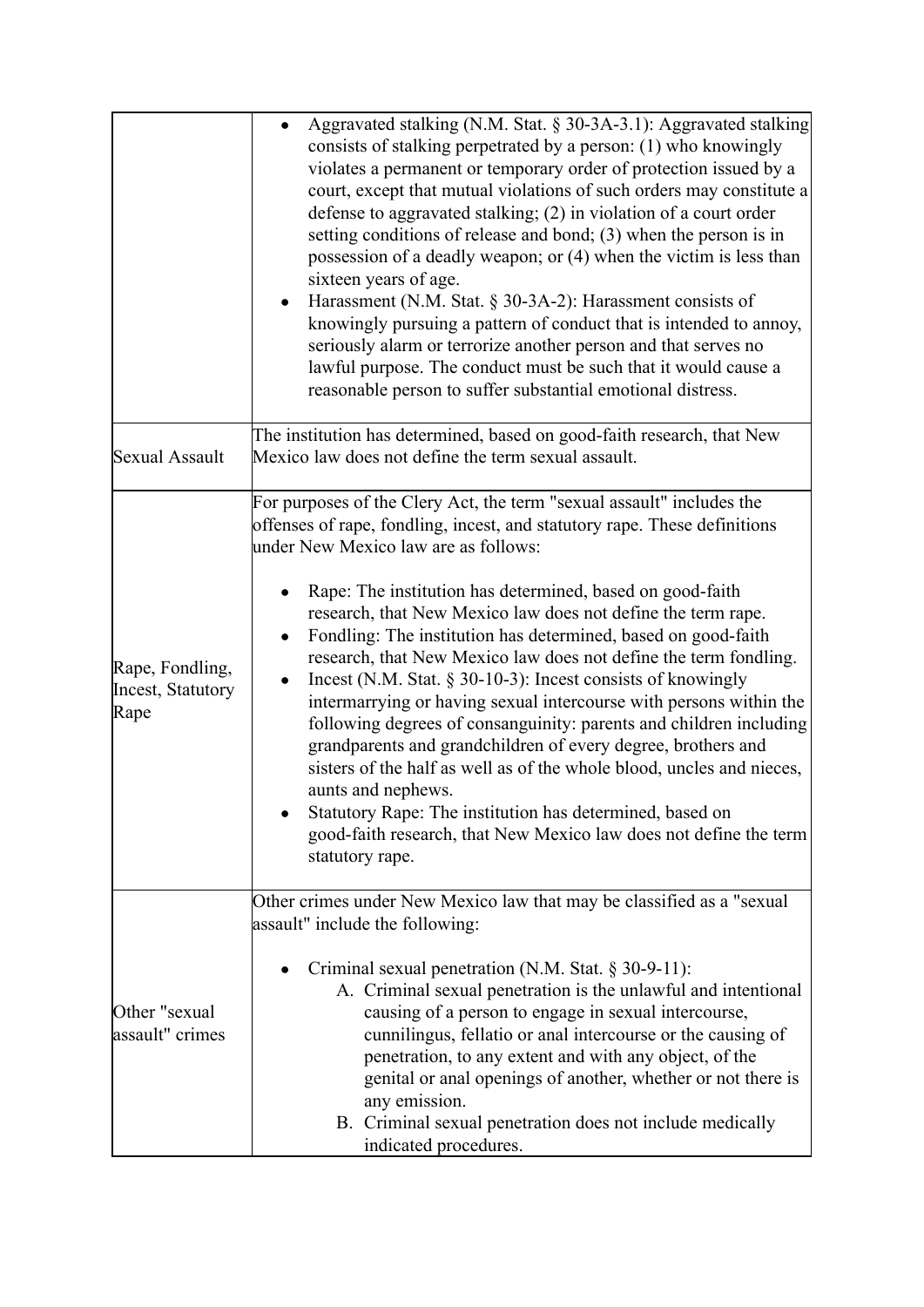|         | C. Aggravated criminal sexual penetration consists of all                                                                      |
|---------|--------------------------------------------------------------------------------------------------------------------------------|
|         | criminal sexual penetration perpetrated on a child under                                                                       |
|         | thirteen years of age with an intent to kill or with a                                                                         |
|         | depraved mind regardless of human life.                                                                                        |
|         | D. Criminal sexual penetration in the first degree consists of                                                                 |
|         | all criminal sexual penetration perpetrated: (1) on a child                                                                    |
|         | under thirteen years of age; or $(2)$ by the use of force or                                                                   |
|         | coercion that results in great bodily harm or great mental                                                                     |
|         | anguish to the victim.                                                                                                         |
|         | E. Criminal sexual penetration in the second degree consists                                                                   |
|         | of all criminal sexual penetration perpetrated: (1) by the use                                                                 |
|         | of force or coercion on a child thirteen to eighteen years of                                                                  |
|         | age; (2) on an inmate confined in a correctional facility or                                                                   |
|         | jail when the perpetrator is in a position of authority over<br>the inmate; $(3)$ by the use of force or coercion that results |
|         | in personal injury to the victim; $(4)$ by the use of force or                                                                 |
|         | coercion when the perpetrator is aided or abetted by one or                                                                    |
|         | more persons; $(5)$ in the commission of any other felony; or                                                                  |
|         | (6) when the perpetrator is armed with a deadly weapon.                                                                        |
|         | F. Criminal sexual penetration in the third degree consists of                                                                 |
|         | all criminal sexual penetration perpetrated through the use                                                                    |
|         | of force or coercion not otherwise specified in this section.                                                                  |
|         | G. Criminal sexual penetration in the fourth degree consists of                                                                |
|         | all criminal sexual penetration not defined in Subsections D                                                                   |
|         | through F of this section perpetrated on a child thirteen to                                                                   |
|         | sixteen years of age when the perpetrator is at least                                                                          |
|         | eighteen years of age and is at least four years older than                                                                    |
|         | the child and not the spouse of that child.                                                                                    |
|         |                                                                                                                                |
|         | Criminal sexual contact (N.M. Stat. § 30-9-12):                                                                                |
| $\circ$ | Criminal sexual contact is the unlawful and intentional                                                                        |
|         | touching of or application of force, without consent, to the                                                                   |
|         | unclothed intimate parts of another who has reached his                                                                        |
|         | eighteenth birthday, or intentionally causing another who                                                                      |
|         | has reached his eighteenth birthday to touch one's intimate                                                                    |
|         | parts.                                                                                                                         |
| $\circ$ | Criminal sexual contact in the fourth degree consists of all                                                                   |
|         | criminal sexual contact perpetrated: (1) by the use of force                                                                   |
|         | or coercion that results in personal injury to the victim; $(2)$                                                               |
|         | by the use of force or coercion when the perpetrator is                                                                        |
|         | aided or abetted by one or more persons; or $(3)$ when the                                                                     |
|         | perpetrator is armed with a deadly weapon.                                                                                     |
|         | Criminal sexual contact of a minor (N.M. Stat. § 30-9-13):                                                                     |
| $\circ$ | Criminal sexual contact of a minor is the unlawful and                                                                         |
|         | intentional touching of or applying force to the intimate                                                                      |
|         | parts of a minor or the unlawful and intentional causing of                                                                    |
|         | a minor to touch one's intimate parts. For the purposes of                                                                     |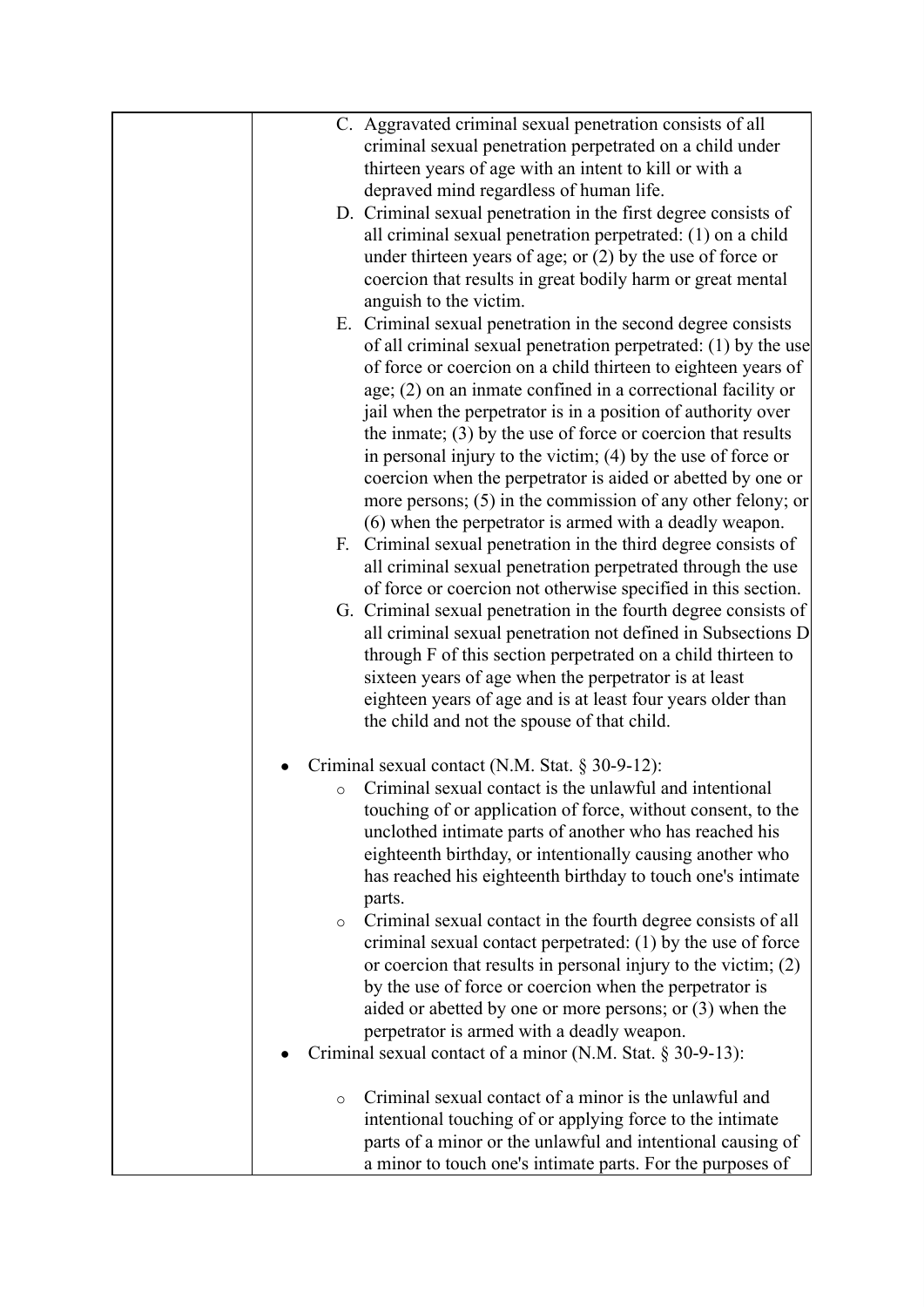|                   | this section, "intimate parts" means the primary genital<br>area, groin, buttocks, anus or breast.<br>Criminal sexual contact of a minor in the second degree<br>$\circ$<br>consists of all criminal sexual contact of the unclothed<br>intimate parts of a minor perpetrated: (1) on a child under<br>thirteen years of age; or $(2)$ on a child thirteen to eighteen<br>years of age when: (a) the perpetrator is in a position of<br>authority over the child and uses that authority to coerce the<br>child to submit; (b) the perpetrator uses force or coercion<br>that results in personal injury to the child; (c) the<br>perpetrator uses force or coercion and is aided or abetted by<br>one or more persons; or (d) the perpetrator is armed with a<br>deadly weapon.<br>Criminal sexual contact of a minor in the third degree<br>$\circ$<br>consists of all criminal sexual contact of a minor<br>perpetrated: (1) on a child under thirteen years of age; or<br>(2) on a child thirteen to eighteen years of age when: (a) the<br>perpetrator is in a position of authority over the child and<br>uses this authority to coerce the child to submit; (b) the<br>perpetrator uses force or coercion which results in personal<br>injury to the child; (c) the perpetrator uses force or coercion<br>and is aided or abetted by one or more persons; or (d) the<br>perpetrator is armed with a deadly weapon.<br>Criminal sexual contact of a minor in the fourth degree<br>$\circ$<br>consists of all criminal sexual contact not defined in<br>Subsection C of this section, of a child thirteen to eighteen<br>years of age perpetrated with force or coercion. |
|-------------------|--------------------------------------------------------------------------------------------------------------------------------------------------------------------------------------------------------------------------------------------------------------------------------------------------------------------------------------------------------------------------------------------------------------------------------------------------------------------------------------------------------------------------------------------------------------------------------------------------------------------------------------------------------------------------------------------------------------------------------------------------------------------------------------------------------------------------------------------------------------------------------------------------------------------------------------------------------------------------------------------------------------------------------------------------------------------------------------------------------------------------------------------------------------------------------------------------------------------------------------------------------------------------------------------------------------------------------------------------------------------------------------------------------------------------------------------------------------------------------------------------------------------------------------------------------------------------------------------------------------------------------------------------------------------------------|
| Consent (as it    | The institution has determined, based on good-faith research, that New                                                                                                                                                                                                                                                                                                                                                                                                                                                                                                                                                                                                                                                                                                                                                                                                                                                                                                                                                                                                                                                                                                                                                                                                                                                                                                                                                                                                                                                                                                                                                                                                         |
| relates to sexual | Mexico law does not define the term consent (as it relates to sexual                                                                                                                                                                                                                                                                                                                                                                                                                                                                                                                                                                                                                                                                                                                                                                                                                                                                                                                                                                                                                                                                                                                                                                                                                                                                                                                                                                                                                                                                                                                                                                                                           |
| activity)         | activity).                                                                                                                                                                                                                                                                                                                                                                                                                                                                                                                                                                                                                                                                                                                                                                                                                                                                                                                                                                                                                                                                                                                                                                                                                                                                                                                                                                                                                                                                                                                                                                                                                                                                     |
|                   |                                                                                                                                                                                                                                                                                                                                                                                                                                                                                                                                                                                                                                                                                                                                                                                                                                                                                                                                                                                                                                                                                                                                                                                                                                                                                                                                                                                                                                                                                                                                                                                                                                                                                |

# *College Definition of Consent*

The College uses the following definition of consent in its Sex and Gender Harassment/Discrimination policy when determining whether acts of sexual violence, including sexual assault, has occurred.

Consent is a key element in determining whether or not sexual contact or intercourse is a violation of this policy. In order for individuals to engage in sexual activity of any type with each other, there must be clear, knowing, and voluntary consent prior to and during sexual activity. Consent is sexual permission.

The following are important aspects of the definition of "consent" for the purposes of this policy:

1. Consent is active, not passive.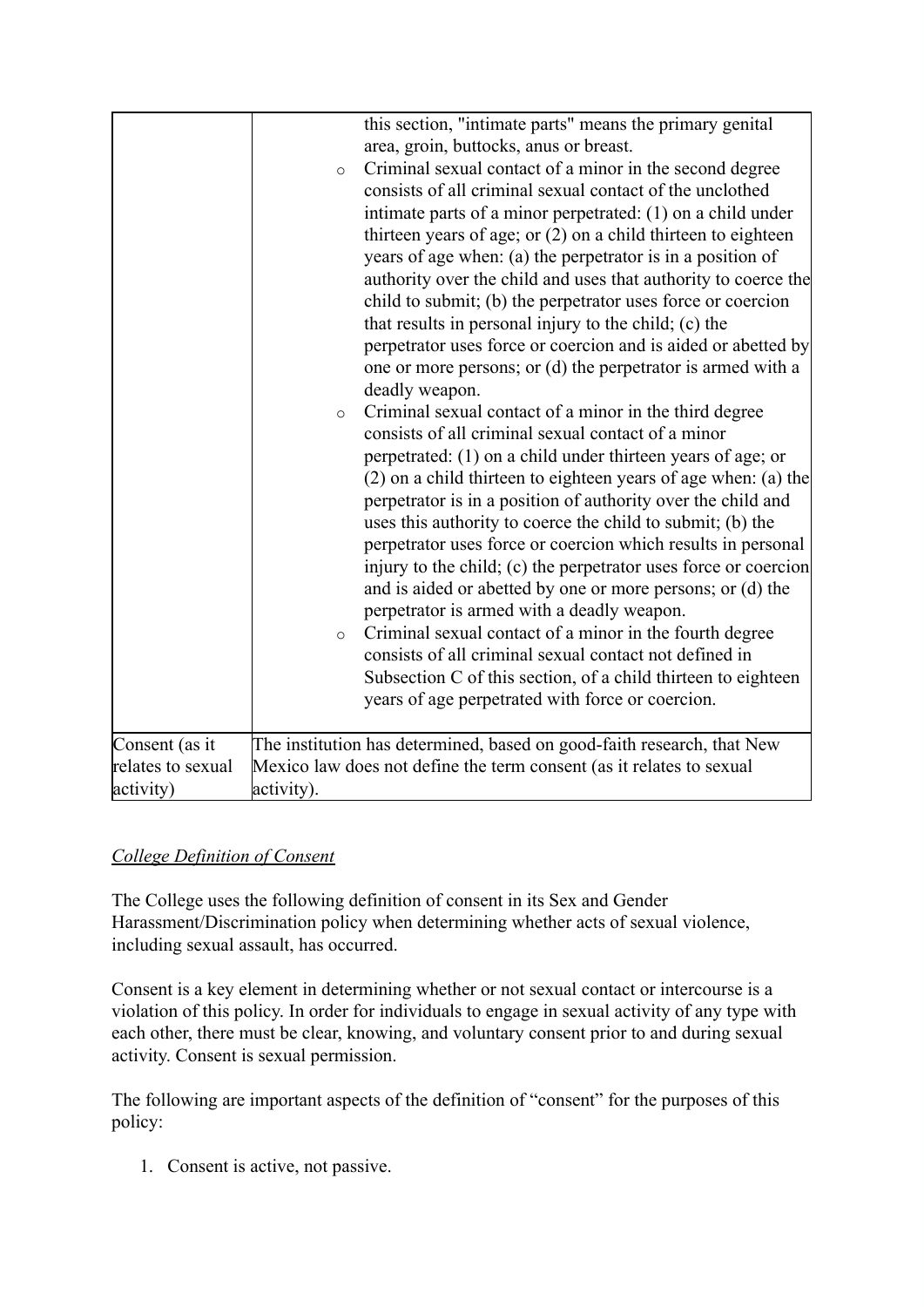2. Silence, in and of itself, cannot be interpreted as consent.

- 3. Consent can be given by words or actions, as long as those words or actions create mutually understandable, clear permission regarding willingness to engage in, and the conditions of, sexual activity. Non-verbal consent is not as clear as talking about what you want sexually and what you do not want.
- 4. Consent cannot be given by someone who is under the legal age of consent (at least 18 years old).
- 5. If coercion, intimidation, threats, and/or physical force are used, there is no consent.
- 6. If a person is mentally or physically incapacitated or impacted by alcohol or drugs such that the person cannot understand the fact, nature, or extent of the sexual situation, there is no consent.
- 7. If a person is asleep or unconscious, there is no consent.
- 8. Consent to one form of sexual activity does not imply consent to other forms of sexual activity.
- 9. Consent to past sexual activity does not imply consent to other forms of sexual activity.
- 10. Consent to engage in sexual activity with one person does not constitute consent to engage in sexual activity with another; and
- 11. Consent can be withdrawn by verbal or physical conduct that a reasonable person would understand to indicate a desire to stop or not engage in the sexual conduct at issue. A person is deemed not to have consented to any sexual activity that occurs after he or she withdraws consent.

Additionally, the following definitions must be considered when evaluating consent:

- 1. Coercion Coercion is direct or implied threat of force, violence, danger, hardship, or retribution sufficient to persuade a reasonable person of ordinary susceptibility to perform an act which otherwise would not have been performed or acquiesce in an act to which one would otherwise not have submitted. Coercion can include unreasonable and sustained pressure for sexual activity. Coercive behavior differs from seductive behavior based on the type of pressure someone uses to get consent from another. A person's words or conduct cannot amount to coercion unless they wrongfully impair the other's freedom of will and ability to choose whether or not to engage in sexual activity. When a person makes it clear that the person does not want to engage in sexual activity, that the person wants to stop, or that the person does not want to go past a certain point of sexual interaction, continued pressure beyond that point may be coercive.
- 2. Force The use of physical violence and/or physical intimidation to gain sexual access. Force also includes threats, intimidation (implied threats) and coercion that overcome resistance or produce acquiescence. For example, the following statements represent the use of force: "Have sex with me or I'll hit you." "Okay, don't hit me; I'll do what you want." There is no requirement that a person resists a sexual advance or request, but resistance is a clear demonstration of non-consent. The presence of force is not demonstrated by the absence of resistance. Sexual activity that is forced is by definition non-consensual, but non-consensual sexual activity is not by definition forced.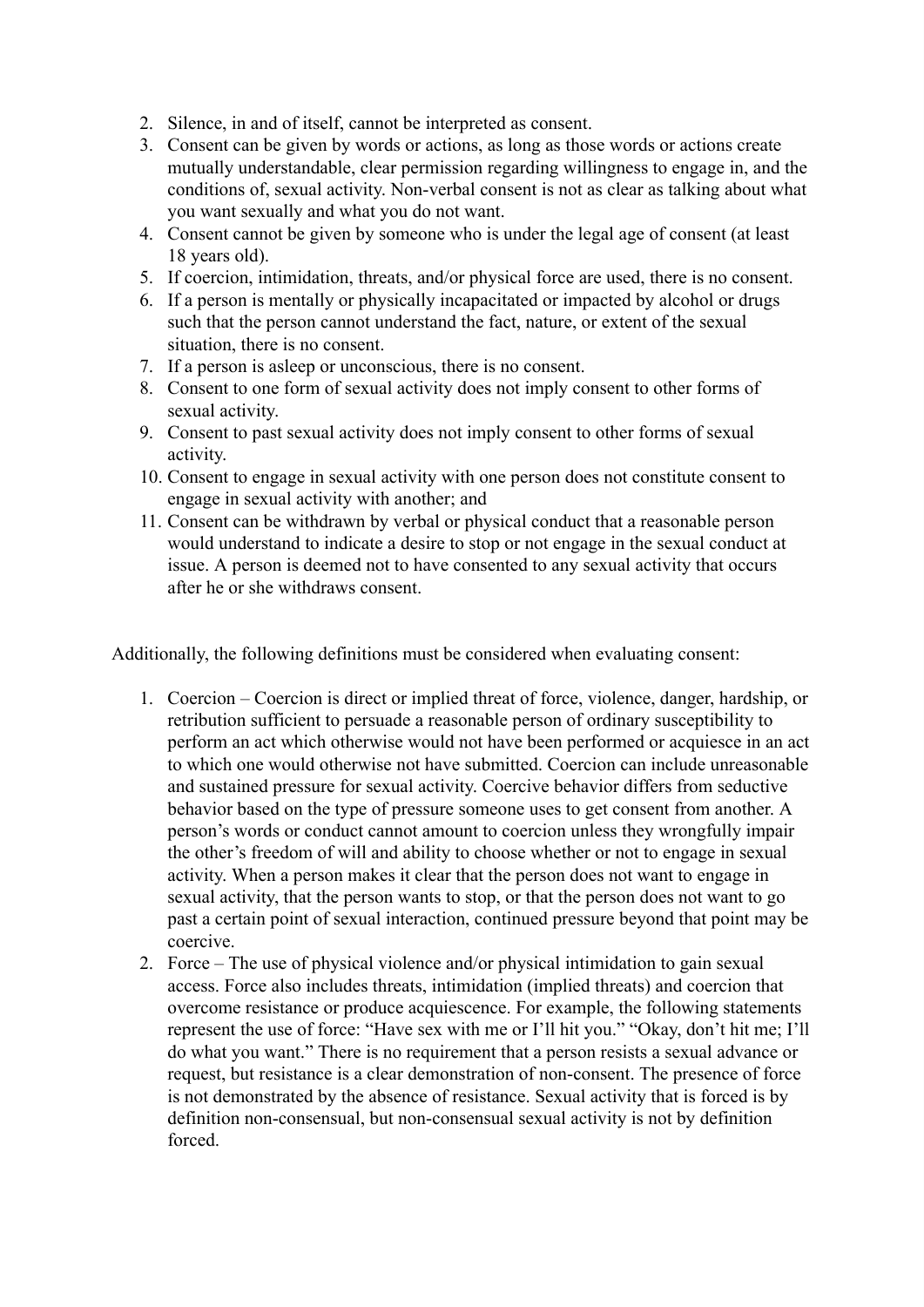3. Incapacitation – Incapacitation is a state where an individual cannot make an informed and rational decision to consent to engage in sexual activity because the individual lacks conscious knowledge of the nature of the act (e.g., to understand the "who, what, where, when, why or how" of the sexual interaction) and/or is physically or mentally helpless. An individual is also considered incapacitated, and therefore unable to give consent, when asleep, unconscious, or otherwise unaware that sexual activity is occurring. Incapacitation can only be found when the respondent knew or should have known that the complainant was incapacitated when viewed from the position of a sober, reasonable person. One's own intoxication is not an excuse for failure to recognize another person's incapacitation.

# *Risk Reduction*

If you find yourself in an uncomfortable sexual situation, these suggestions may help you reduce your risk:

- Make your limits known.
- You can withdraw consent to sexual activity at any time. Do not be afraid to tell a sexual aggressor "NO" clearly and loudly.
- Try to remove yourself from the physical presence of a sexual aggressor. Be as direct as possible about wanting to leave the environment.
- Grab someone nearby and ask them for help.
- Be cognizant of alcohol and/or drug use. Alcohol and drugs can lower your sexual inhibitions and may make people vulnerable to someone who views an intoxicated/high person as a sexual opportunity.
- Attend large parties with friends you trust. Watch out for your friends and ask that they watch out for you.
- Be aware of someone trying to slip you an incapacitating "rape drug" like Rohypnol or GHB.

If you find yourself in the position of being the initiator of sexual behavior, these suggestions may help you to reduce your risk of being accused of sexual assault or another sexual crime:

- Remember that you owe sexual respect to the other person. Utilize strategies for gaining consent for all sexual activities.
- Don't make assumptions about the other person's consent or about how far they are willing to go.
- Remember that consent to one form of sexual activity does not necessarily imply consent to another form of sexual behavior.
- If your partner expresses a withdrawal of consent, stop immediately.
- Clearly communicate your sexual intentions so that the other person has a chance to clearly tell you their intentions.
- Consider "mixed messages" a clear sign that the other person is uncomfortable with the situation and may not be ready to progress sexually.
- Don't take advantage of someone who is really drunk or on drugs, even if they knowingly and intentionally put themselves in that state. Further, don't be afraid to step in if you see someone else trying to take advantage of a nearly incapacitated person.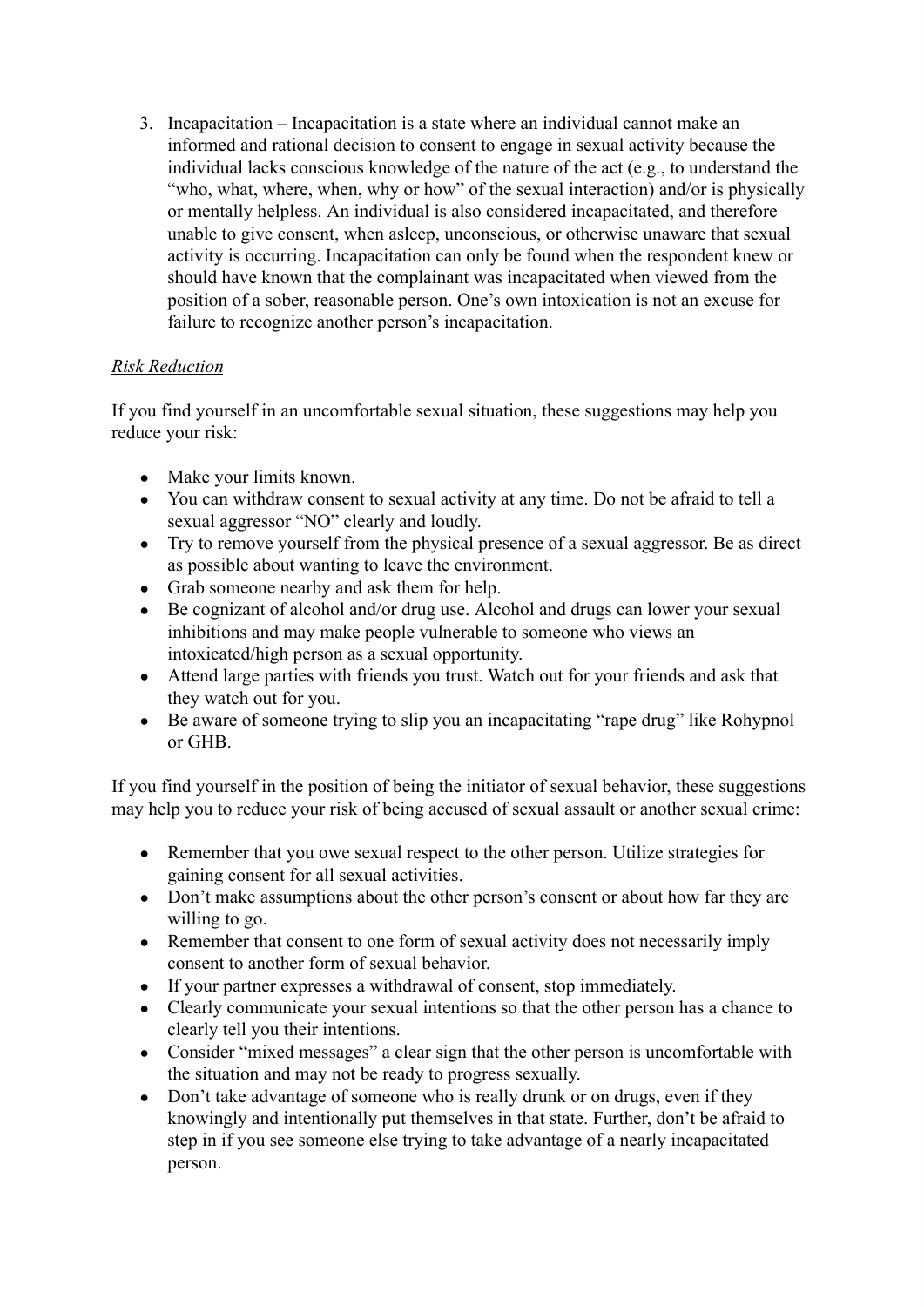• Be aware of the signs of incapacitation, such as slurred speech, bloodshot eyes, vomiting, unusual behavior, passing out, staggering, etc.

It is also important to be aware of the warning signs of someone who is abusive. Some examples include: past abuse; threats of violence or abuse; breaking objects; using force during an argument; jealousy; controlling behavior; quick involvement; unrealistic expectations; isolation; blames others for problems; hypersensitivity; cruelty to animals or children; "playful" use of force during sex.

### *Bystander Intervention*

In addition to reporting incidents to appropriate authorities, below are some ways in which individuals can take safe and positive steps to prevent harm and intervene when there is a risk of dating violence, domestic violence, sexual assault, or stalking against another person.

- Look out for those around you.
- Realize that it is important to intervene to help others.
- Treat everyone respectfully. Do not be hostile or an antagonist.
- Be confident when intervening.
- Recruit help from others if necessary.
- Be honest and direct.
- Keep yourself safe.
- If things get out of hand, don't hesitate to contact the police.

#### *Other Information Covered by the PPAP*

The PPAP also provides information on possible sanctions and protective measures that may be imposed following a determination that an offense of dating violence, domestic violence, sexual assault, or stalking has occurred, an explanation of the disciplinary procedures that will be followed when one of these offenses is alleged, the rights of the parties in such a proceeding, available resources, and other pertinent information. Much of this information is set forth in the upcoming sections of this security report.

# **Ongoing Prevention and Awareness Campaign:**

The College also conducts an Ongoing Prevention and Awareness Campaign (OPAC) aimed at all students and employees. This campaign covers the same material as provided in the PPAP, but is intended to increase the understanding of students and employees on these topics and to improve their skills for addressing the offenses of dating violence, domestic violence, sexual assault and stalking.

# **PPAP and OPAC Programming Methods:**

The PPAP and OPAC are carried out in a variety of ways, using a range of strategies, and, as appropriate, targeting specific audiences throughout the College. Methods include, but are not limited to: presentations, online training modules, distribution of written materials,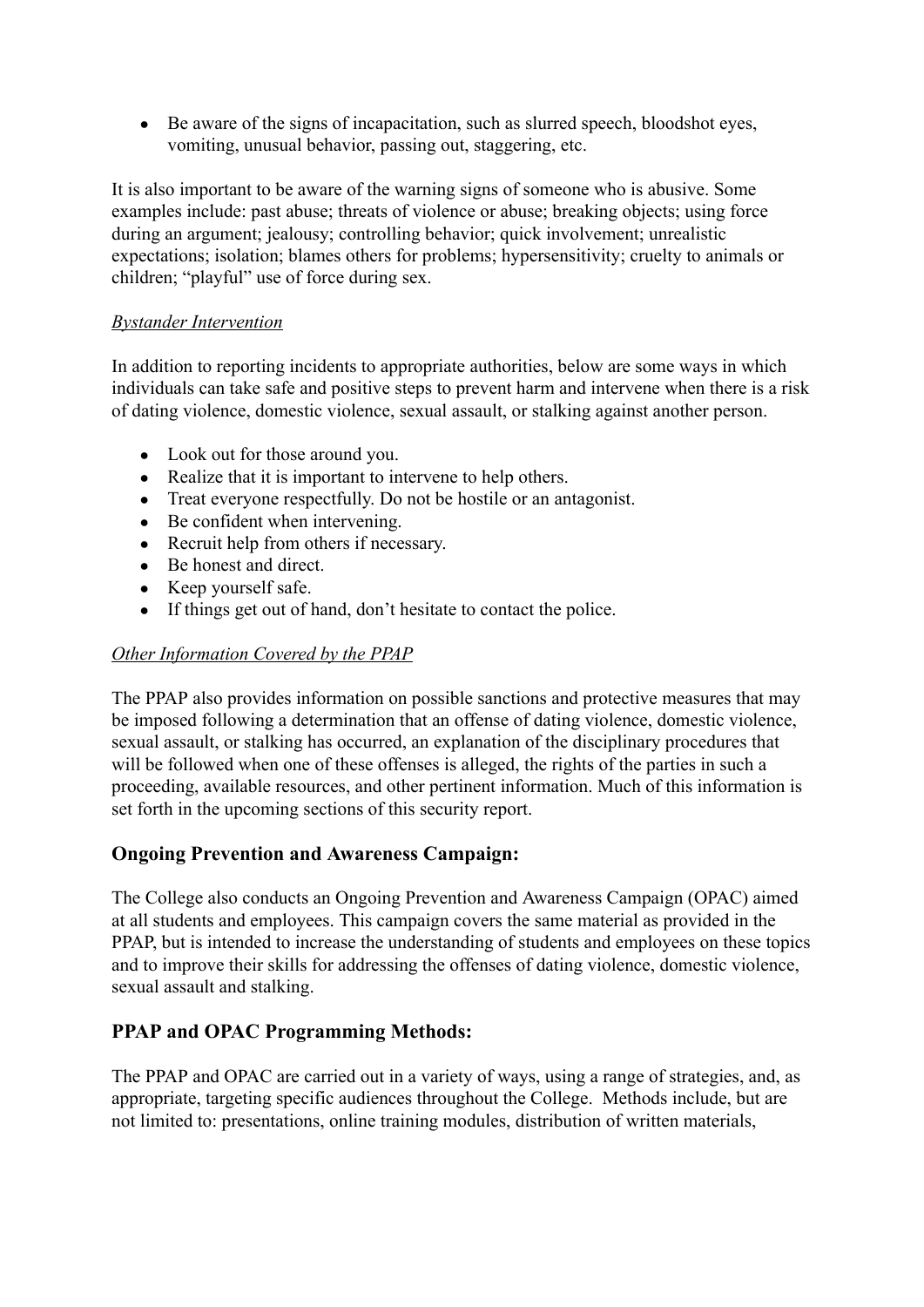periodic email blasts, and guest speakers. A summary of this programming is provided below.

- All students received online education on the prevention of dating violence, domestic violence, sexual assault, and stalking through a virtual presentation.
- New students receive bystander intervention training through a presentation by CAPS and Health Services during orientation.
- All students are required to complete an annual online training module regarding prevention and attention to topics of sexual assault, dating violence, domestic violence, and stalking.
- All employees are required to complete an annual online training module; new employees complete this module upon hire, and temporary employees are provided a brief in-person training on the topic as well.
- As part of its ongoing campaign, the College uses a variety of strategies, such as in-person presentations by the Title IX and Compliance office, sexual assault prevention/support organizations, emails blasts with pertinent information, Safe Colleges online training content, and more. While programming occurs throughout the year, the College also offers educational sessions and literature in coordination with nationally recognized observances such as Sexual Assault Awareness Month and Domestic Violence Awareness Month. This content includes the Can I Kiss You? travelling program, presented by Mike Domitrz, in the Spring 2020 semester.

# **Procedures to Follow if You are a Victim of Dating Violence, Domestic Violence, Sexual Assault, or Stalking:**

If you are a victim of dating violence, domestic violence, sexual assault, or stalking, go to a safe place and call 911 or the Albuquerque Police Department at (505) 764-3288. <https://www.cabq.gov/police> You may also contact the College's Title IX Coordinator at 920-403-3018.

Victims will be notified in writing of the procedures to follow, including:

- 1. To whom and how the alleged offense should be reported (contact the Title IX Coordinator or refer to the other resources listed in this report).
- 2. The importance of preserving evidence that may be necessary to prove the offense in a criminal proceeding or disciplinary action or to obtain a protective order.
- 3. The victim's options regarding notification to law enforcement, which are: (a) the option to notify either on-campus or local police; (b) the option to be assisted by campus security authorities in notifying law enforcement if the victim so chooses (the institution is obligated to comply with such a request if it is made); and (c) the option to decline to notify such authorities.
- 4. Where applicable, the rights of victims and the institution's responsibilities regarding orders of protection, no-contact orders, restraining orders, or similar lawful orders issued by a criminal, civil, or tribal court.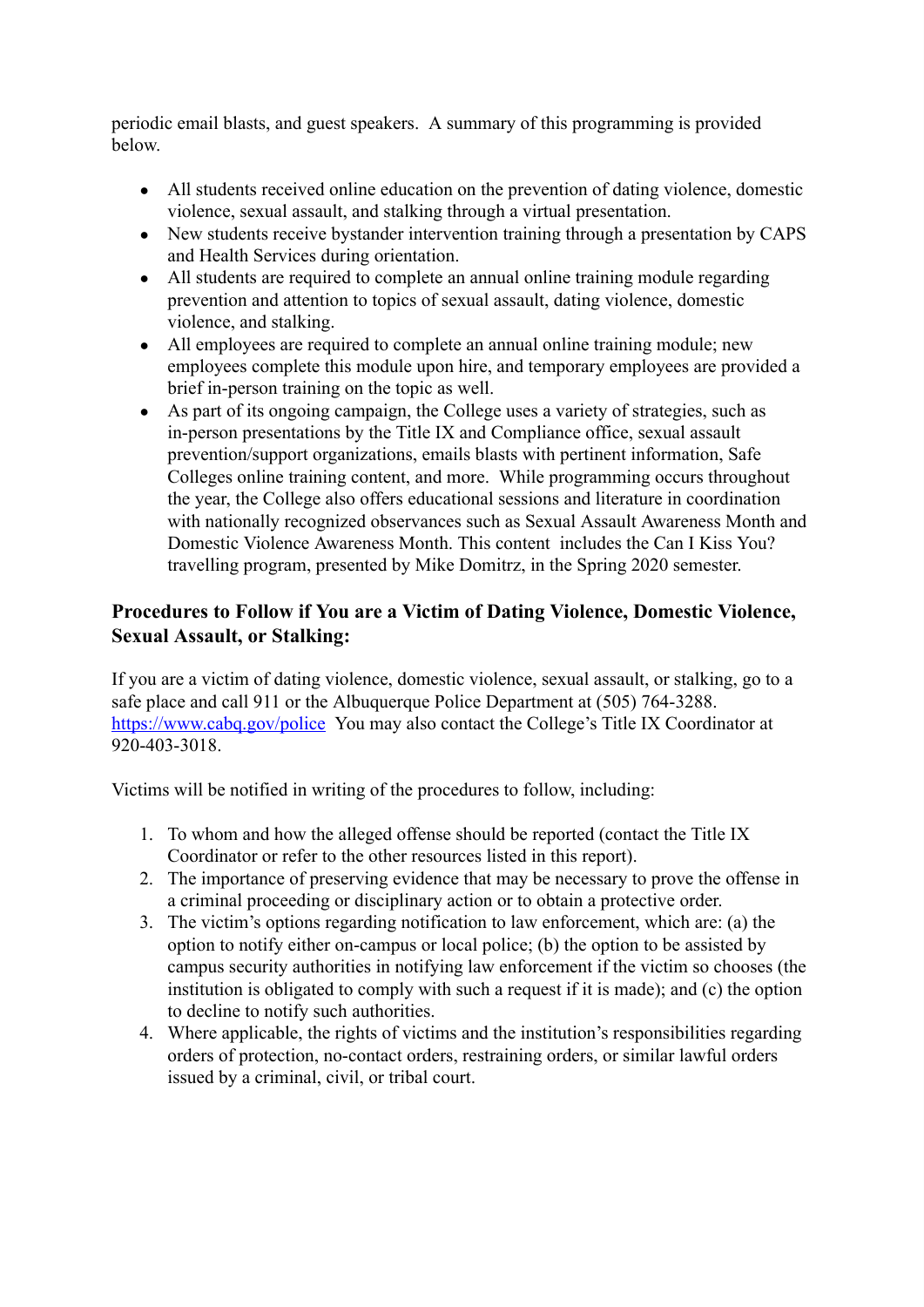### *Preservation of Evidence & Forensic Examinations*

Victims of physical assault are advised to not remove clothing items worn during or following an assault, as they frequently contain valuable fiber, hair, and fluid evidence. Don't bathe or wash, or otherwise clean the environment in which the assault occurred. You can obtain a forensic examination at UNM Hospital Emergency Room, 2211 Lomas Blvd NE, Albuquerque, NM 87106, (505) 272-2411.

Completing a forensic examination does not require you to file a police report, but having a forensic examination will help preserve evidence in case you decide at a later date to file a police report.

Victims are also advised to retain evidence in electronic formats (e.g., text messages, emails, photos, social media posts, screenshots, etc.). Such evidence is valuable in all situations, and it may be the only type of evidence available in instances of stalking.

#### *Security/Law Enforcement & How to Make a Police Report*

- Albuquerque Police Department, 1501 Broadway Blvd SE, Albuquerque, NM 87102, (505) 764-3288 https://www.cabq.gov/police
- To make a police report, a victim should contact the local police agency listed above either by phone or in-person. The victim should provide as much information as possible, including name, address, and when and what occurred, to the best of the victim's ability.

#### *Information about Legal Protection Orders*

In order to obtain an Order of Protection, an application may be downloaded from the Second Judicial District Court website. Paperwork must be filed with the court; filing fees may apply. Per Supreme Court Order No. 20-8500-002, the Domestic Violence Division will accept filings by email or by fax from self-represented litigants to minimize the need for self-represented litigants to enter the courthouse to file a document in person. Filing by email or fax may also be permitted by attorneys in case types that are not eligible for electronic filing through the File and Serve system. The email address is albd-dvfilings-grp@nmcourts.gov and the fax filing telephone number is 505-841-5460.

Second Judicial District Court 400 Lomas Blvd NW Albuquerque, NM 87102 Phone: (505) 841-8400 Phone 2: (505) 841-6737 Domestic Violence Division URL: <https://seconddistrictcourt.nmcourts.gov/domestic-violence.aspx>

Victims may contact local domestic violence and sexual assault advocates for assistance in obtaining a protection order. <https://dvrcnm.org/> When a protection order is granted, it is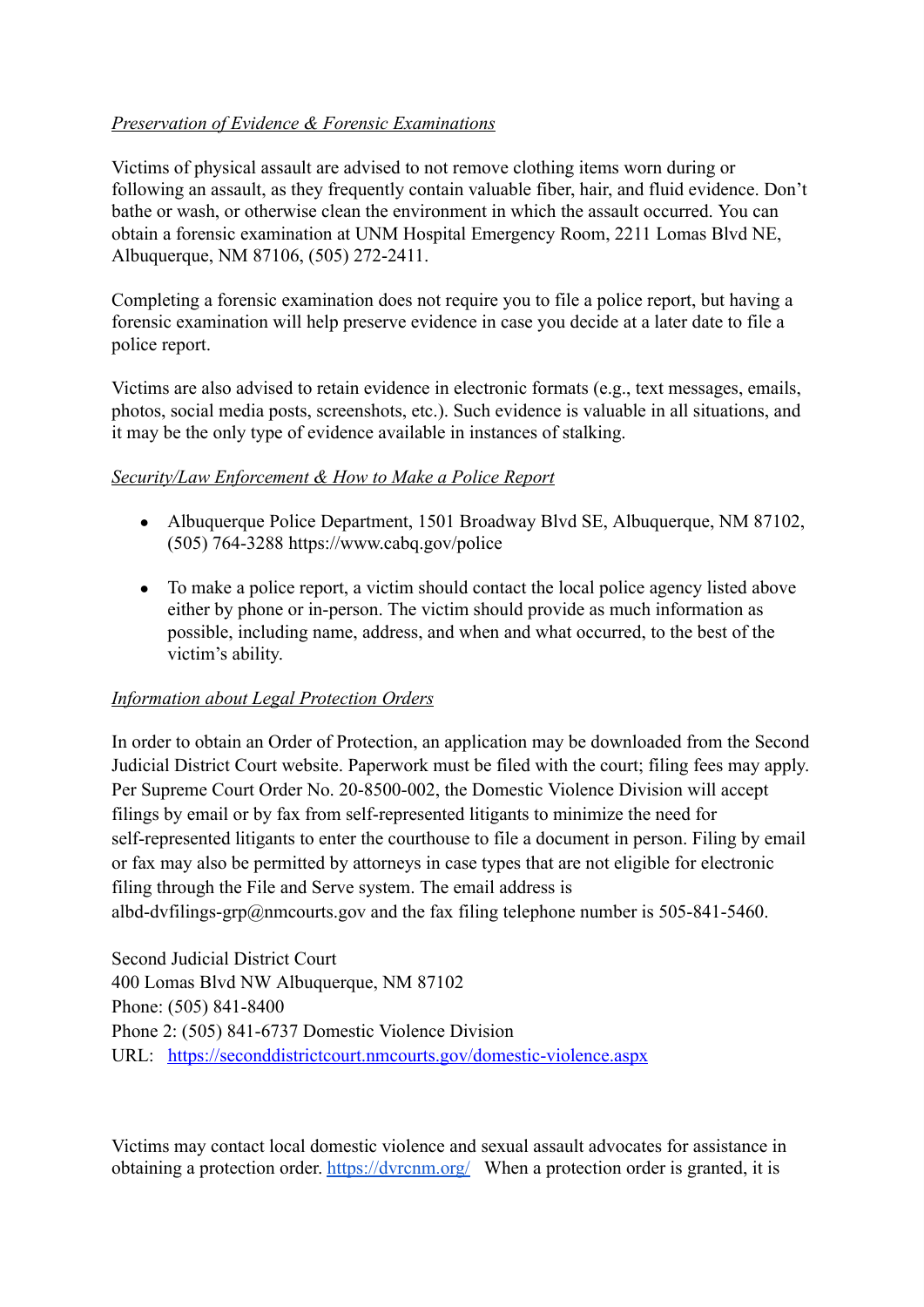enforceable statewide. If you have obtained a protection order and need it to be enforced in your area, you should contact the local police department.

The College will also enforce any temporary restraining order or other no contact order against the alleged perpetrator from a criminal, civil, or tribal court. Any student or employee who has a protection order or no-contact order should notify the Title IX Coordinator and Campus Safety and provide a copy of the restraining order so that it may be kept on file with the institution and can be enforced on campus, if necessary. Upon learning of any orders, the College will take all reasonable and legal action to implement the order.

The College does not issue legal orders of protection or restraining orders. However, as a matter of institutional policy, the College may impose a no-contact order between individuals in appropriate circumstances. If information available leads to a reasonable conclusion that an individual is likely to cause substantial harm to any member of the campus community. The College may also remove that individual from campus, whether or not that individual is a part of the campus community. A person found to be in violation of a no-contact order may be referred to the local law enforcement agency and recommended for arrest or criminal charges.

#### **Available Victim Services:**

Victims will be provided written notification about existing counseling, health, mental health, victim advocacy, legal assistance, visa and immigration assistance, student financial aid, and other services available to them, both within the College and in the surrounding community. Those services include:

#### *College Resources*

- Health Services,  $(920)$  403-3266
- Counseling & Psychological Services, (920) 403-3045
- Ordained Clergy, (920) 403-3011
- Center for Global Engagement, (920) 403-3494
- Student Financial Aid Sometimes a victim of a crime may feel the need to take a leave of absence from school. If a student is considering a leave of absence based on the circumstances of a complaint, he/she should understand there may be financial aid implications in taking such leave. This should be discussed with financial aid personnel, and the Title IX Coordinator can assist in facilitating this conversation if desired. The College's financial aid website can be found at: <https://www.snc.edu/financialaid/>

*State/Local Resources*

• UNM Hospital Emergency Room, 2211 Lomas Blvd NE, Albuquerque, NM 87106, (505) 272-2411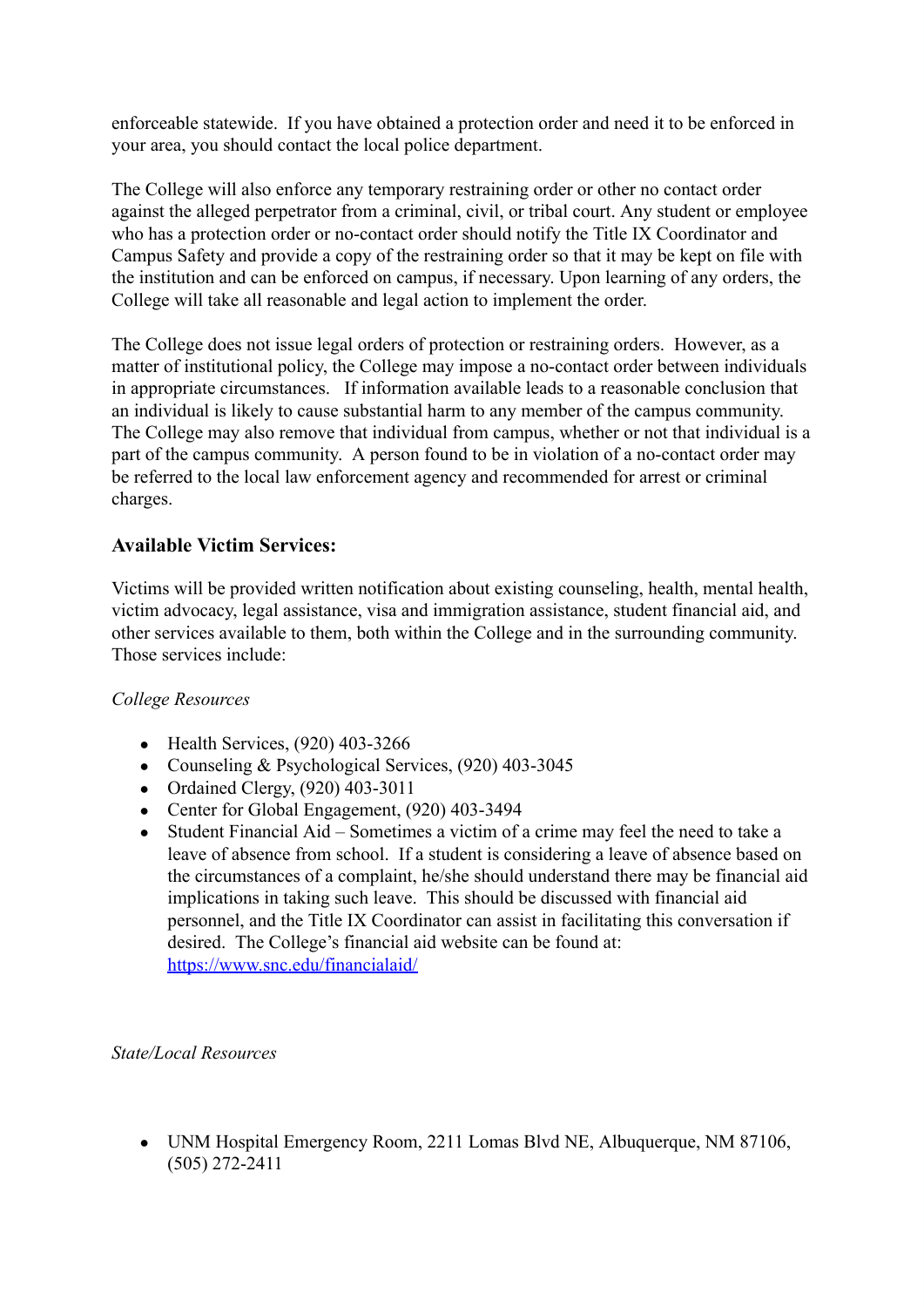- Albuquerque Family AdvocacyCenter: <https://www.cabq.gov/albuquerque-family-advocacy-center>
- New Mexico Legal Aid: <https://www.newmexicolegalaid.org/>

## *National Resources*

- National Domestic Violence Hotline: 1-800-799-7233
- National Sexual Assault Hotline: 1-800-656-4673
- Rape, Abuse and Incest National Network (RAINN): <https://www.rainn.org/>
- US Dept. of Justice Office on Violence Against Women: <https://www.justice.gov/ovw>
- National Coalition Against Domestic Violence: <http://www.ncadv.org/>
- National Sexual Violence Resource Center: <http://www.nsvrc.org/>
- U.S. Citizenship and Immigration Services: <https://www.uscis.gov/>
- Immigration Advocates Network: <https://www.immigrationadvocates.org/>

# **Accommodations and Protective Measures:**

The College will provide written notification to victims about options for, and available assistance in, changing academic, living, transportation, and working situations or protective measures. If victims request these accommodations or protective measures and they are reasonably available the College is obligated to provide them, regardless of whether the victim chooses to report the crime to campus security or local law enforcement.

Requests for accommodations or supportive measures should be made to the Title IX Coordinator at (920) 403-3018, and the Title IX Coordinator is responsible for deciding what, if any, accommodations or protective measures will be implemented.

When determining the reasonableness of such a request, the College may consider, among other factors, the following:

- The specific need expressed by the complainant.
- The age of the students involved.
- The severity or pervasiveness of the allegations
- Any continuing effects on the complainant
- Whether the complainant and alleged perpetrator share the same class or job location.
- Whether other judicial measures have been taken to protect the complainant  $(e.g.,)$ civil protection orders).

The College will maintain as confidential any accommodations or protective measures provided to a victim to the extent that maintaining confidentiality would not impair the College's ability to provide them. However, there may be times when certain information must be disclosed to a third party in order to implement the accommodation or protective measure. Such decisions will be made by the College in light of the surrounding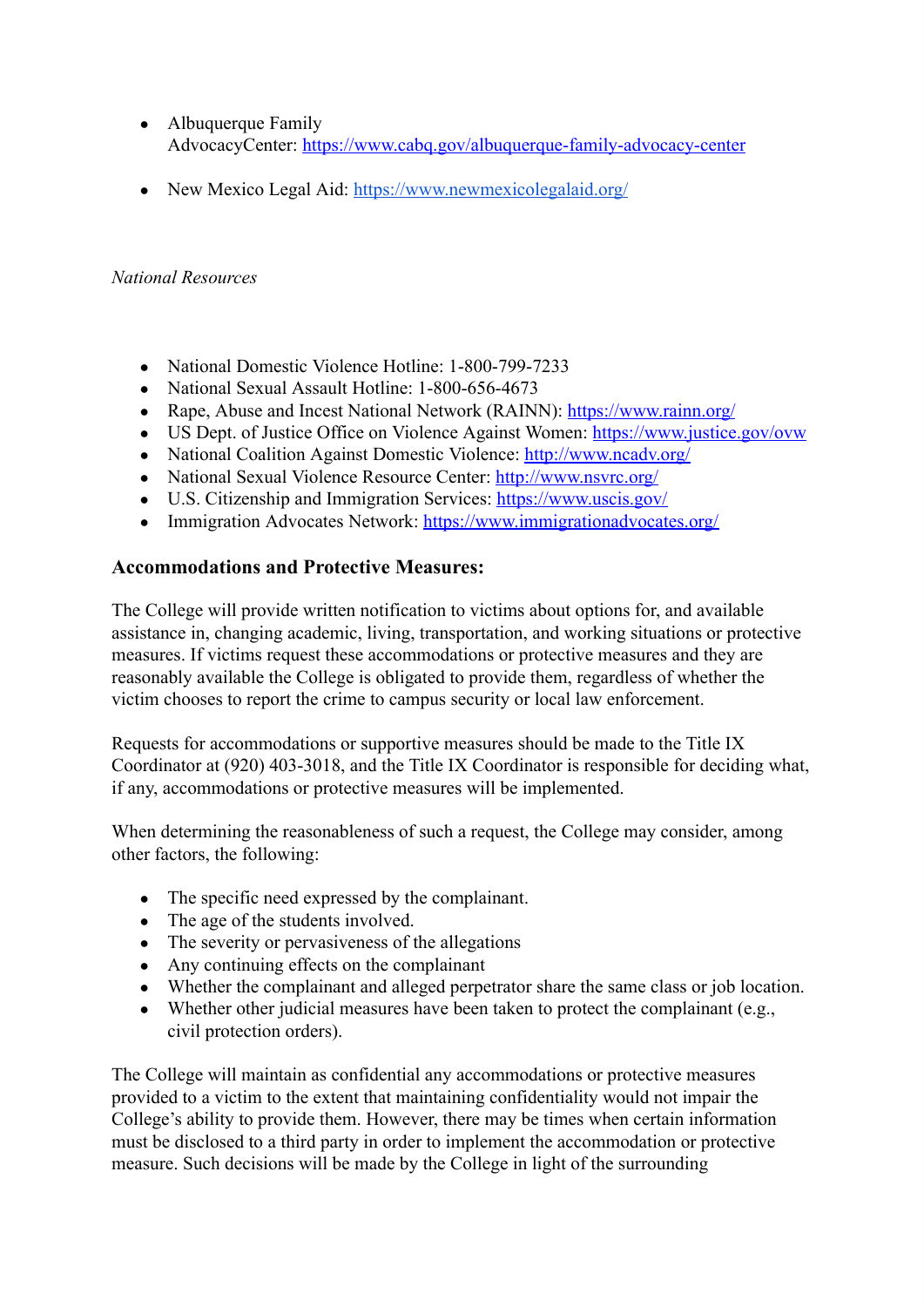circumstances, and disclosures of this nature will be limited so that only the information necessary to implement the accommodation or protective measure is provided. In the event it is necessary to disclose information about a victim in order to provide an accommodation or protective order, the College will inform the victim of that necessity prior to the disclosure, including which information will be shared, with whom it will be shared and why.

#### **Procedures for Disciplinary Action:**

Allegations of domestic violence, dating violence, sexual assault, or stalking will be processed through the Complaint Resolution Procedures for the appropriate party, under the College's Sex and Gender Harassment/Discrimination policy.

The complainant resolution procedures are invoked once a formal, written, and signed report is made to one of the following individuals:

#### **Title IX Coordinator**

Sarah Olejniczak Title IX and Compliance Coordinator 920-403-3018 Main Hall, Suite 23 [sarah.olejniczak@snc.edu](mailto:sarah.olejniczak@snc.edu)

#### **Deputy Title IX Coordinator**

Corday Goddard Assistant Vice President for Student Affairs 920-403-1351 Main Hall, Suite 1 [corday.goddard@snc.edu](mailto:corday.goddard@snc.edu)

Heather Butterfield Assistant Vice President of Human Resources 920-403-3210 Main Hall Suite 11 heather.butterfield@snc.edu

**Campus Safety** 920-403-3260 Pennings Activity Center Room 120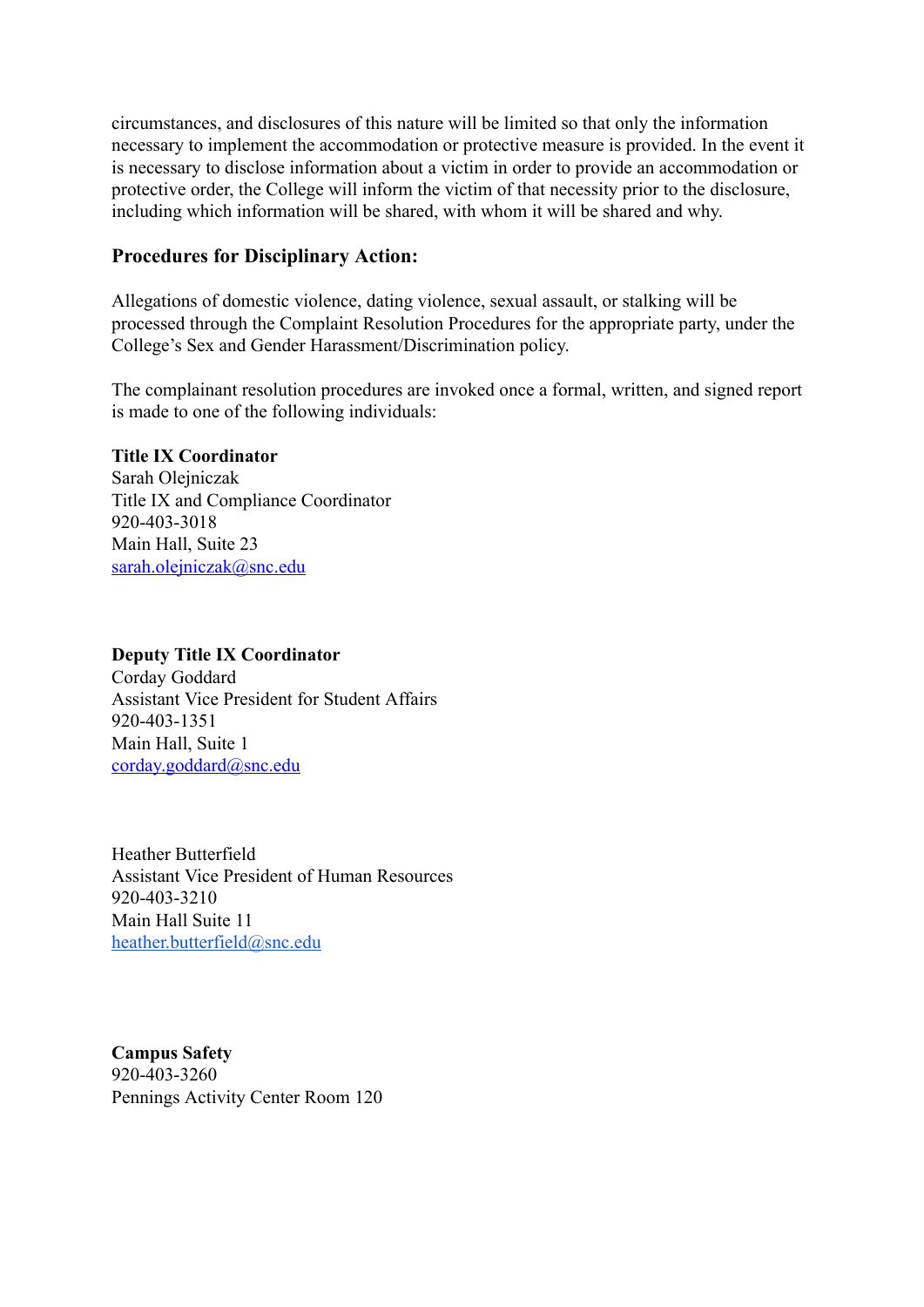An electronic form available at <https://www.snc.edu/titleix/report.html> can also be used to file a report.

Once a formal complaint has been filed, the Title IX Coordinator will commence the investigatory process as soon as practicable. The Title IX Coordinator and/or designee will analyze the complaint and notify the respondent that a complaint has been filed using the Notice of Allegations and Investigations form.

For student respondents, the following procedure will be followed in instances of Title IX Sexual Harassment and Other Prohibited Conduct violation allegations. For employee respondents, the following procedure will be followed in instances of Title IX Sexual Harassment. A separate but related procedure will take place for instances of Other Prohibited Conduct.

During the investigation, the complainant and respondent will each have an equal opportunity to describe the situation and present witnesses and other supporting evidence. The investigator(s) will review the statements and evidence presented and may, depending on the circumstances, interview others with relevant knowledge, review documentary materials, and take any other appropriate action to gather and consider information relevant to the complaint. The investigator(s) will then prepare an investigation report outlining the details of the case. Both parties will have 10 days to review the investigation report before it is finalized, with an ability to provide feedback to the investigator(s).

A prehearing conference will take place at least 10 days prior to the live hearing. The appropriate College administrator will meet separately with the parties to discuss their rights at the hearing, share what will take place, and answer questions. A live hearing will take place to determine, by a preponderance of evidence, whether or not the alleged violations occurred. The complainant and respondent will each have an opportunity to share their statements about the incident being investigated, and will be cross-examined by the advisor of the opposite party.

After reviewing all evidence, including statements from the hearing, the hearing officer will make a determination about the allegations. Both parties will receive notification of the outcome within 5 business days. Both parties have an equal opportunity to appeal the determination by filing a written appeal within 5 business days of being notified of the outcome of the investigation. An appeals officer will make a determination within 5 business days or sooner.

For employee-related instances of Other Prohibited Conduct, a separate but similar process exists for investigating and adjudicating all other sex and gender discrimination/harassment allegations, although there is not a requirement for a live hearing (including crossexamination) as part of the grievance process. Respondents may request a live hearing even if one is not required. The only difference in procedure for allegations of employee-related Other Prohibited Conduct is that a determination of responsibility will be made based on the investigation report, and not through a live hearing (unless one is requested by the respondent). The relevant anticipated timelines are the same.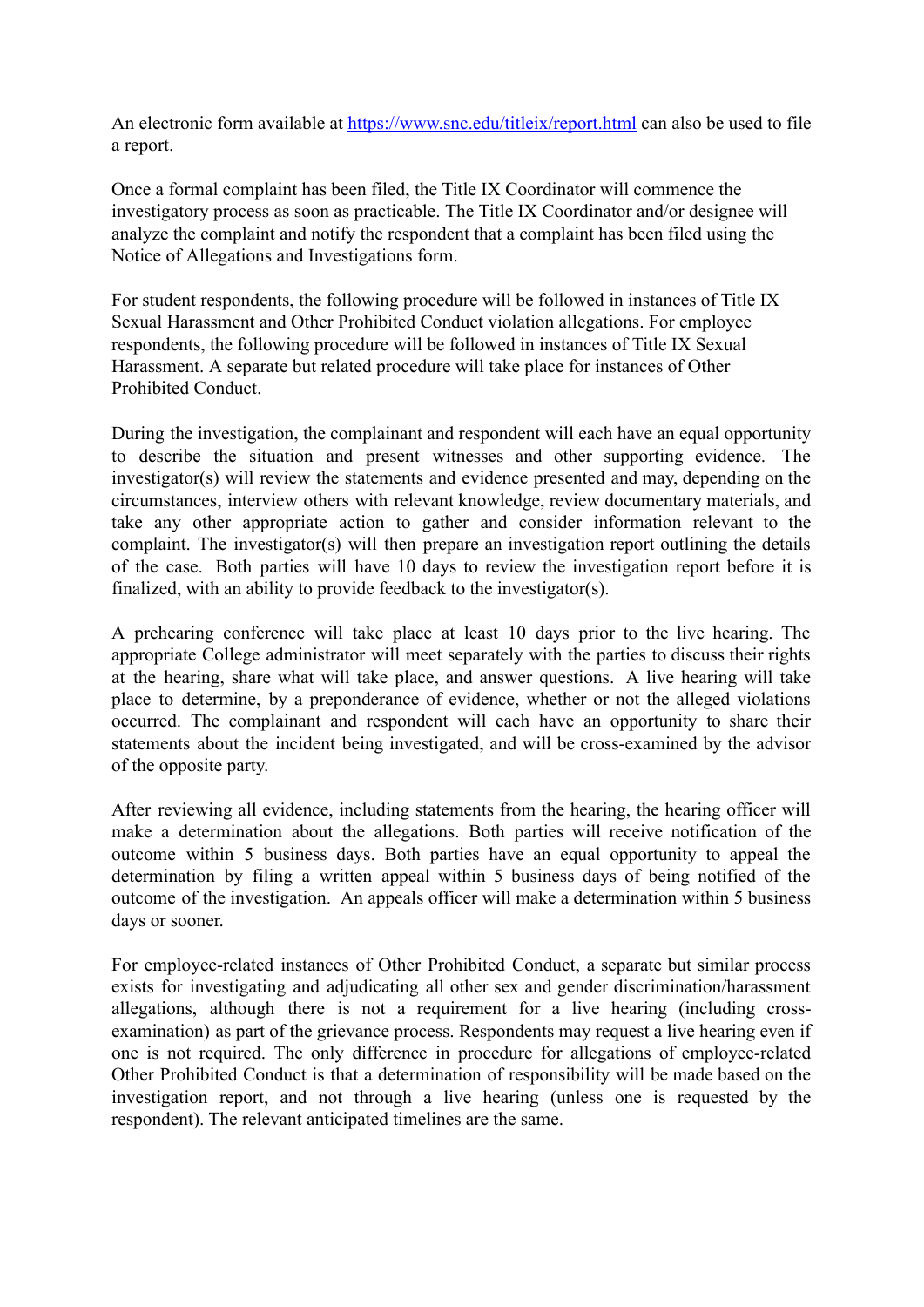The College strives to complete the full grievance process in a timely, thorough manner. For full procedural breakdown for students, visit [https://www.snc.edu/titleix/docs/student-sexual-misconduct-procedure.pdf.](https://www.snc.edu/titleix/docs/student-sexual-misconduct-procedure.pdf) For full procedural breakdown for employees, visit [https://www.snc.edu/titleix/docs/employee-sexual-misconduct-procedure.pdf.](https://www.snc.edu/titleix/docs/employee-sexual-misconduct-procedure.pdf)

# **Rights of the Parties in an Institutional Proceeding:**

During the course of the process described in the previous section, both the accuser and the individual accused of the offense are entitled to:

- 1. A prompt, fair and impartial process from the initial investigation to the final result. o A prompt, fair and impartial process is one that is:
	- Completed within reasonably prompt timeframes designated by the institution's policy, including a process that allows for the extension of timeframes for good cause, with written notice to the accuser and the accused of the delay and the reason for the delay.
	- Conducted in a manner that:
		- Is consistent with the institution's policies and transparent to the accuser and the accused.
		- Includes timely notice of meetings at which the accuser or accused, or both, may be present; and
		- Provides timely access to the accuser, the accused and appropriate officials to any information that will be used during the informal and formal disciplinary meetings and hearings.
	- Conducted by officials who do not have a conflict of interest or bias for or against the accuser or the accused.
- 2. Proceedings conducted by officials who, at a minimum, receive annual training on the issues related to dating violence, domestic violence, sexual assault, and stalking and on how to conduct an investigation and hearing process that protects the safety of victims and promotes accountability.
	- o Such training addresses topics such as relevant evidence and how it should be used during a proceeding, proper techniques for questioning witnesses, basic procedural rules for conducting a proceeding, and avoiding actual and perceived conflicts of interest. Some of the training attended includes (but is not limited to):
		- ATIXA Title IX Coordinator / Investigator Certificate Training
		- NACCOP 2019 VAWA Adjudicator Course
- 3. The same opportunities to have others present during any institutional disciplinary proceeding, including the opportunity to be accompanied to any related meeting or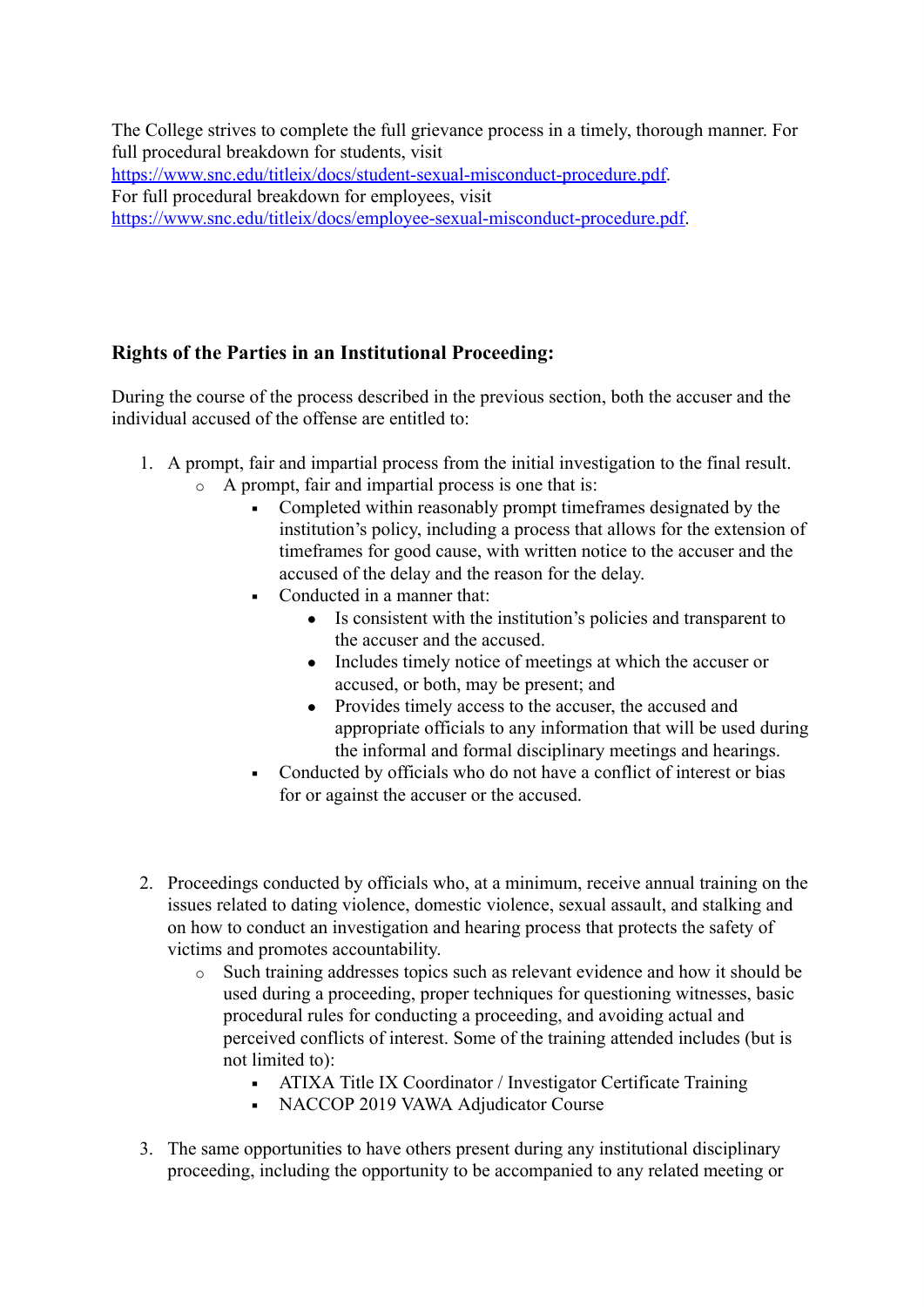proceeding by the advisor of their choice. The institution may not limit the choice of advisor, but may establish limits regarding the extent to which that advisor may participate in the proceeding, as long as those limits apply equally to both parties.

- 4. Have the outcome determined using the preponderance of the evidence standard.
- 5. Simultaneous, written notification of the results of the proceeding, any procedures for either party to appeal the result, any change to the result, and when the result becomes final. For this purpose, "result" means "any initial, interim and final decision by an official or entity authorized to resolve disciplinary matters" and must include the rationale for reaching the result and any sanctions imposed.

# **Possible Sanctions or Protective Measures that the College May Impose for Dating Violence, Domestic Violence, Sexual Assault or Stalking Offenses:**

Following a final determination in the institution's disciplinary proceeding that dating violence, domestic violence, sexual assault, or stalking has been committed, the institution may impose a sanction depending on the mitigating and aggravating circumstances involved. The possible sanctions include: warning; reprimand; probation; restitution; fine; loss of privileges; housing probation; suspension or expulsion/termination; restriction on eligibility to represent the College at any official function or in any intercollegiate competition. If a suspension is imposed on a student, it may be for part of a semester, a full semester, or an entire academic year. An employee may be suspended for any length of time determined appropriate by the Director of Human Resources. Following a suspension, the individual may be required to meet with the Vice President of Student Affairs or Assistant Vice President of Human Resources (employee) to discuss re-entry and expectations going forward.

In addition, the College can make available to the complainant and respondent a range of supportive measures at any point in the process. They include: ongoing institutional no-contact orders, security escorts, modifications to academic requirements or class schedules, changes in working situations, and more.

# **Publicly Available Recordkeeping:**

The College will complete any publicly available recordkeeping, including Clery Act reporting and disclosures, without the inclusion of personally identifiable information about victims of dating violence, domestic violence, sexual assault, and stalking who make reports of such to the College to the extent permitted by law.

# **Victims to Receive Written Notification of Rights:**

When a student or employee reports to the College that he or she has been a victim of dating violence, domestic violence, sexual assault, or stalking, whether the offense occurred on or off campus, the College will provide the student or employee a written explanation of his or her rights and options as described in the paragraphs above.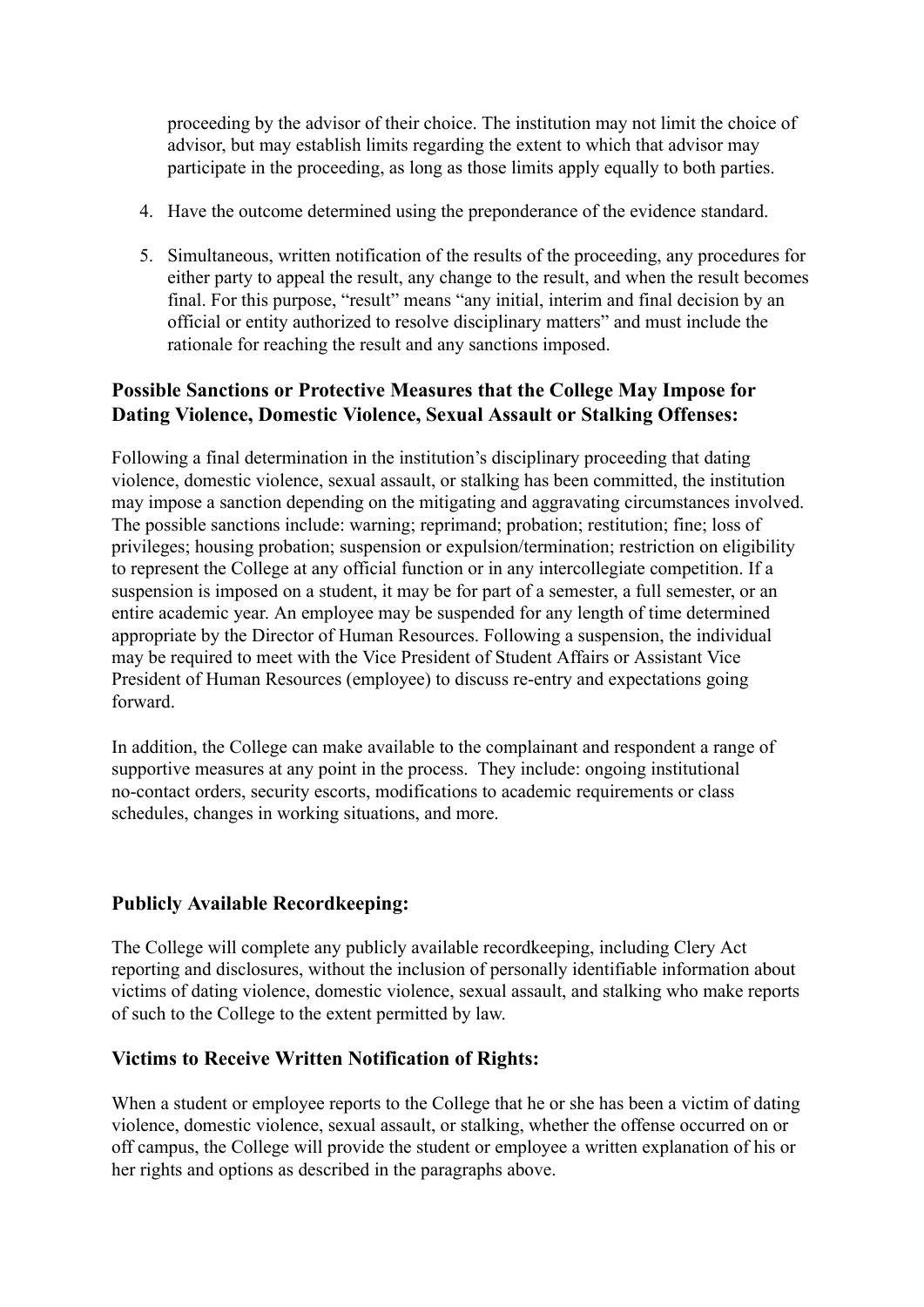# **Sex Offender Registration Program:**

The Campus Sex Crimes Prevention Act of 2000 requires institutions of higher education to advise members of the campus community where they can obtain information provided by the state concerning registered sex offenders. It also requires sex offenders to notify the state of each institution of higher education in the state at which they are employed or enrolled or carrying on a vocation. The state is then required to notify the College of any such information it receives. Anyone interested in determining whether such persons are on this campus may do so by contacting Sarah Olejniczak, Title IX and Compliance Coordinator, at 920-403-3018, sarah.olejniczak@snc.edu. State registry of sex offender information may be accessed at the following link:

<https://www.dps.nm.gov/public-information/sex-offender-registry>

#### **Timely Warnings and Emergency Response**

#### *Timely Warnings*

In the event of criminal activity occurring either on campus or off campus that in the judgment of the Vice President of Student Affairs and the Director of Campus Safety constitutes a serious or continuing threat to members of the campus community, a campus-wide "timely warning" will be issued. Examples of such situations may include a sexual assault or a series of motor vehicle thefts in the area that merit a warning because they present a continuing threat to the campus community. Warnings will be communicated to students and employees via one or more of the methods discussed later in this section. Updates to the warnings will be provided as appropriate.

Anyone with information warranting a timely warning should immediately report the circumstances to:

The College has communicated with local law enforcement asking them to notify the College if it receives reports or information warranting a timely warning.

#### *Emergency Response*

The Santa Maria de la Vid Abbey campus is under the jurisdiction of St Norbert Campus Safety, Santa Maria de la Vid Abbey and the Albuquerque, NM Police Department.

Santa Maria de la Vid Abbey is responsible for the emergency procedures in place for the campus and how it responds to and recovers from any type of emergency situation that may present itself.

When an emergency becomes known, a warning will be sent to the College community. Campus Safety makes every effort to confirm the threat before sending out an alert; however, if the threat is severe, a warning will be sent out as a precautionary measure while the investigation continues. All emergency notification warnings will identify that the message is from the College, list the date, include a description of the threat, and give recommendations for safety measures. Once the threat is confirmed, a second message may be sent to update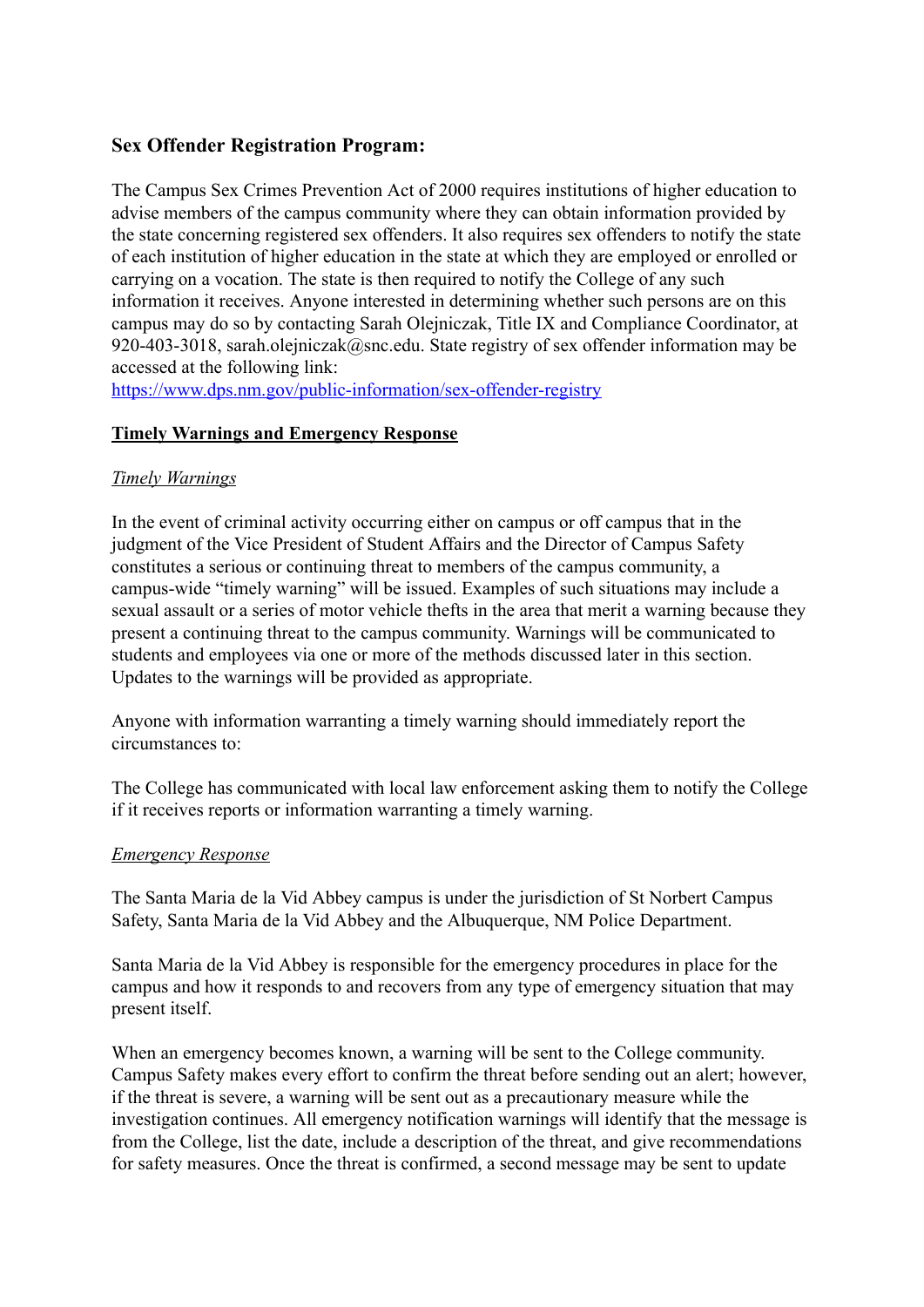the community on safety measures that should be taken. When the threat is mitigated, an "all clear" message will be sent.

Response to emergencies can generally be grouped into two categories. The first is "evacuation," and the second is "shelter in place". In the event of an emergency, the institution will, without delay and taking into account the safety of the community, determine the content of the notification and initiate the emergency notification system: the exception being, if issuing a notification will, in the professional judgment of responsible authorities, compromise efforts to assist a victim or to contain, respond to or otherwise mitigate an emergency. In the event of a significant emergency or dangerous situation involving an immediate threat to the health or safety of students, staff or visitors to campus, the College community will be given instructions on the safest response to the emergency.

It is the responsibility of the Vice President for Student Affairs or a designee to determine when a situation should be deemed a significant emergency. The Vice President for Student Affairs will access available sources of information from campus administrative staff and local authorities to confirm the existence of the danger and will be responsible for initiating the institution's response and for marshalling the appropriate local emergency response authorities for assistance. Depending on the nature of the emergency, other University departments may be involved in the confirmation process.

Once the emergency is confirmed and based on its nature, the Vice President for Student Affairs or a designee will determine the appropriate segments of the campus community to receive a notification. The Vice President for Student Affairs or a designee will consult with other relevant campus leaders (these may include: President, Director of Communications, Director for Campus Safety, Senior Director for Residential Education and Housing), make a final determination about the content to be conveyed, and initiate the notification system. As the event unfolds, or when the threat is mitigated, the Vice President for Student Affairs or a designee will work with Campus Safety to send further instruction messages or an "all clear" message.

The Director of Campus Safety will direct the issuance of emergency notifications, which will be accomplished using one or more of methods discussed later in this section, depending on the nature of the threat and the segment of the campus community being threatened.

If deemed necessary, the college's Director for Campus Safety will notify local law enforcement of the emergency, if they are not already aware of it, and local media outlets so the larger community outside the campus will be aware of the emergency.

Students, staff and visitors are encouraged to notify the Albuquerque Police Department at Albuquerque Police Department of any emergency or potentially dangerous situation.

-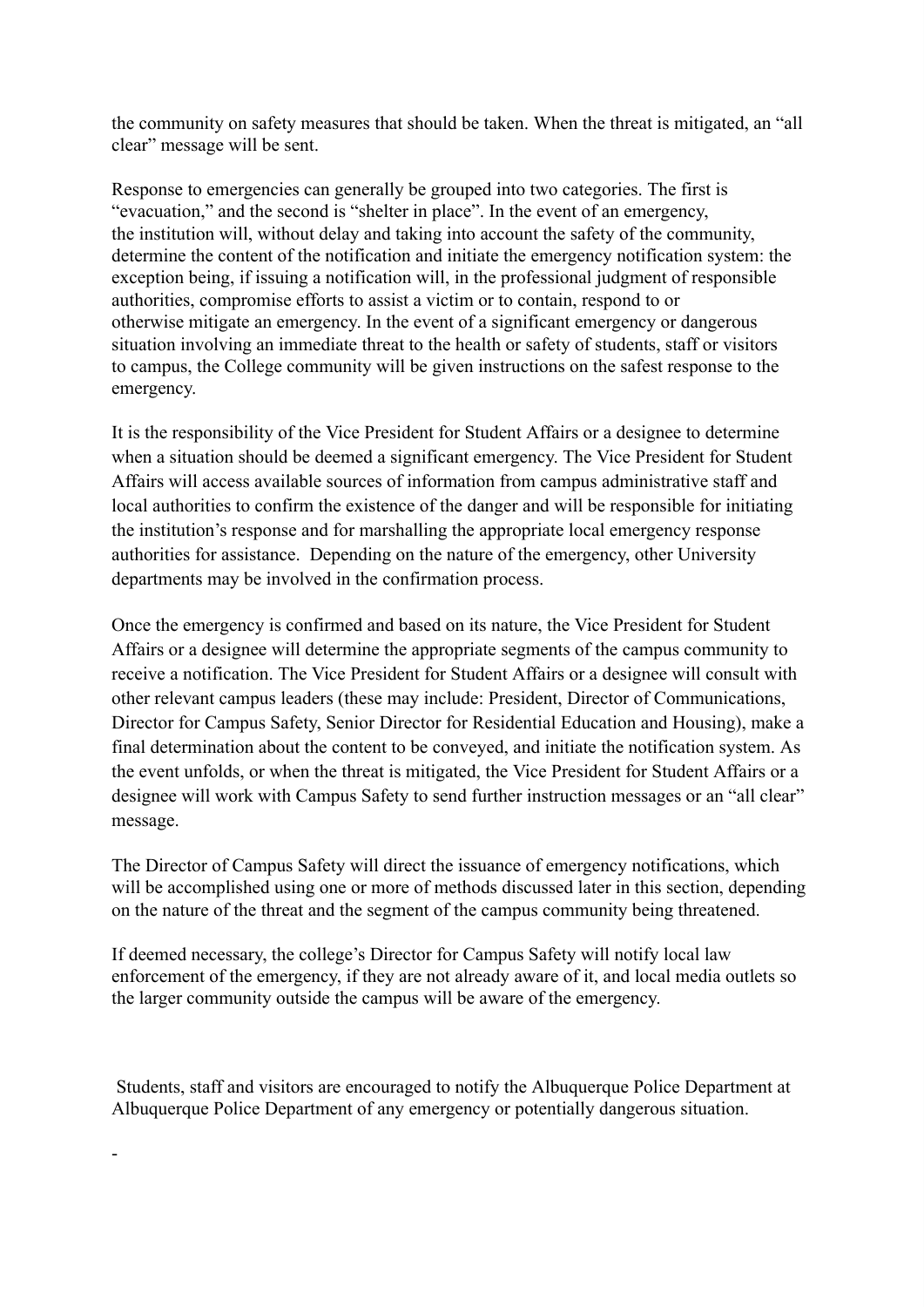| <b>Department</b>                                  | <b>Situation</b>                                        | <b>Phone</b><br><b>Number</b> | Location                                |
|----------------------------------------------------|---------------------------------------------------------|-------------------------------|-----------------------------------------|
| Police, Fire, Emergency<br><b>Medical Services</b> | <b>Emergency Requiring</b><br><b>Immediate Response</b> | 911                           |                                         |
| Albuquerque Police<br>Department                   | Non-Emergency                                           | 505-764-32<br>88              | 400 Roma NW<br>Albuquerque, NM<br>87102 |

The Director of Campus Safety will direct the issuance of emergency notifications, which will be accomplished using one or more of methods discussed later in this section, depending on the nature of the threat and the segment of the campus community being threatened.

# *Methods for Issuing Timely Warnings and Emergency Notifications*

The method(s) listed below may be utilized when the College issues a timely warning or emergency notification to the campus community.

| <b>Method</b>                                                           | <b>Sign Up Instructions</b>                                                                                                                                                                                                                                                                                                                                                                                    |
|-------------------------------------------------------------------------|----------------------------------------------------------------------------------------------------------------------------------------------------------------------------------------------------------------------------------------------------------------------------------------------------------------------------------------------------------------------------------------------------------------|
| <b>CENS</b> (Campus<br><b>Emergency Notification</b><br>System) Message | Please review the phone numbers the system has listed for you.<br>To review and make changes, visit: www.snc.edu/knightline.<br>1. Click "KnightLine Login". 2. Click "Personal Information -<br>My Profile". 3. Click on "Personal Information". 4. Under<br>"Phone Number," check your "Campus Emergency" numbers. 5.<br>If needed, make necessary changes. 6. Click "Update" to update<br>your information. |

#### *Testing & Documentation*

-

Warnings may be distributed through several different mechanisms including:

- Mass notification system messaging
- Postings on the St Norbert College and Public Safety website
- Via St. Norbert College email system
- Dedicated emergency voicemail box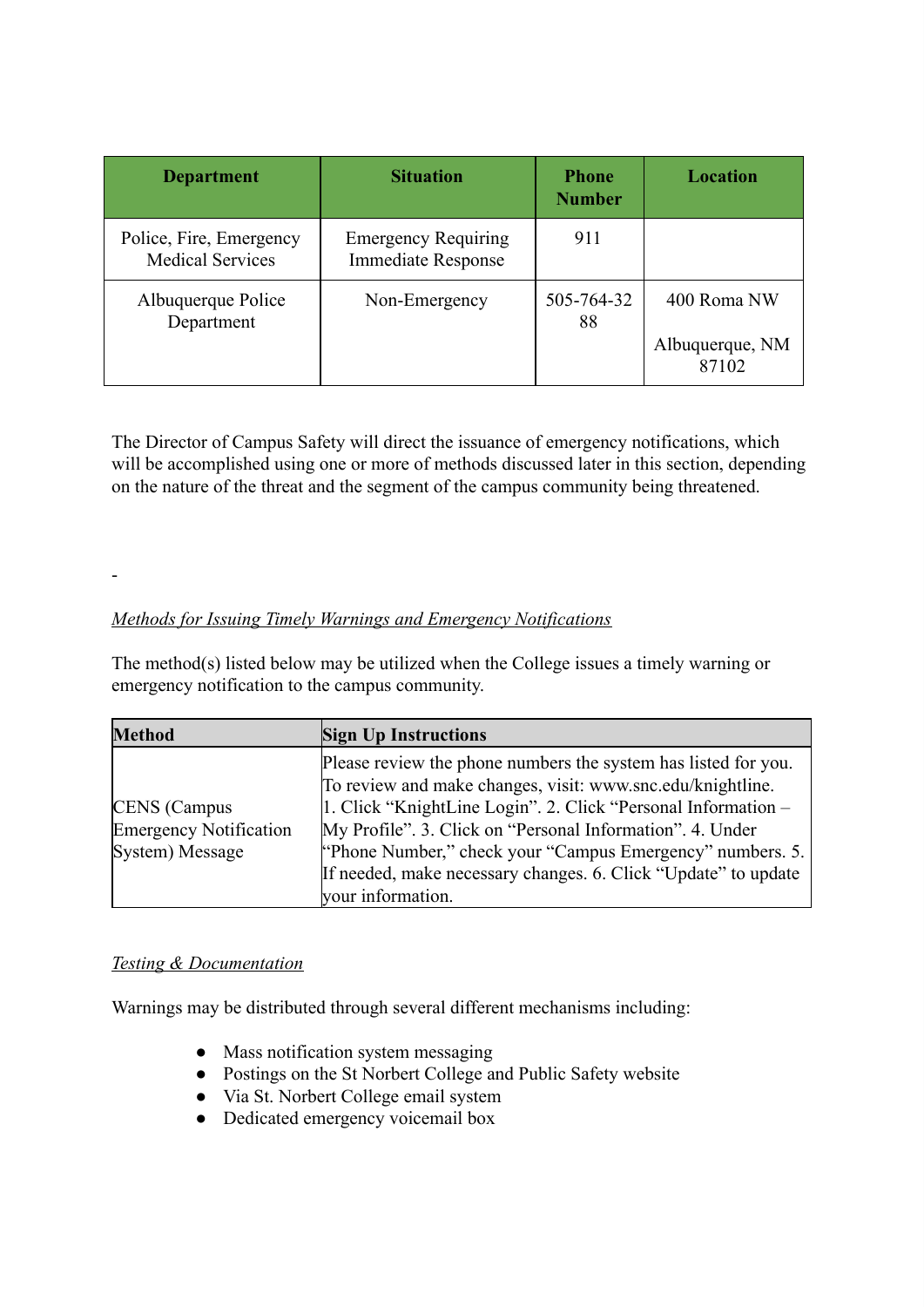| <b>Timely Warning</b><br><b>Distribution</b><br><b>System</b> | Primary<br>Message<br>Creator   | <b>Backup</b><br>Message<br>Creator | Authority for<br>approving $\&$<br>sending messages | Message<br>Sender               |
|---------------------------------------------------------------|---------------------------------|-------------------------------------|-----------------------------------------------------|---------------------------------|
| <b>Mass Notification</b>                                      | Director of<br>Campus<br>Safety | Director of<br>Publications         | Director of Campus<br>Safety                        | Director of<br>Campus<br>Safety |
| Email                                                         | Director of<br>Campus<br>Safety | Director of<br>Publications         | Director of Campus<br>Safety                        | Director of<br>Campus<br>Safety |
| Website                                                       | Director of<br>Campus<br>Safety | Director of<br>Publications         | Director of Campus<br>Safety                        | Director of<br>Campus<br>Safety |

All timely warning information distributed on the St Norbert College campus would also be available for review by those on the Santa Maria de la Vid Abbey – Albuquerque NM campus via postings on the St. Norbert College and Campus Safety website. Depending on the specific circumstances of an incident, the Santa Maria de la Vid Abbey campus may or may not be notified directly as the situation may not be relevant to the campus.

If an incident originates on the St Norbert College campus but impacts or has the potential to impact the Santa Maria de la Vid Abbey campus. Campus Safety will utilize the same communication strategies as it does for the St Norbert College campus.

If an incident occurs on the Santa Maria de la Vid Abbey campus in general, Campus Safety would work with Santa de la Vid Abbey leadership to distribute appropriate information that is timely and will aid in the prevention of similar crimes or incidents.

The College tests its emergency response and evacuation procedures at least once a year. These tests may be announced or unannounced. Also, at various times the Director of Campus Safety will meet with targeted groups to train and test and evaluate the College's emergency response plan.

The Director of Campus Safety maintains a record of these tests and training exercises, including a description of them, the dates and times they were held and an indication of whether they were announced or unannounced. In connection with at least one such test, the College will distribute to its students and employees information to remind them of the College's emergency response and evacuation procedures.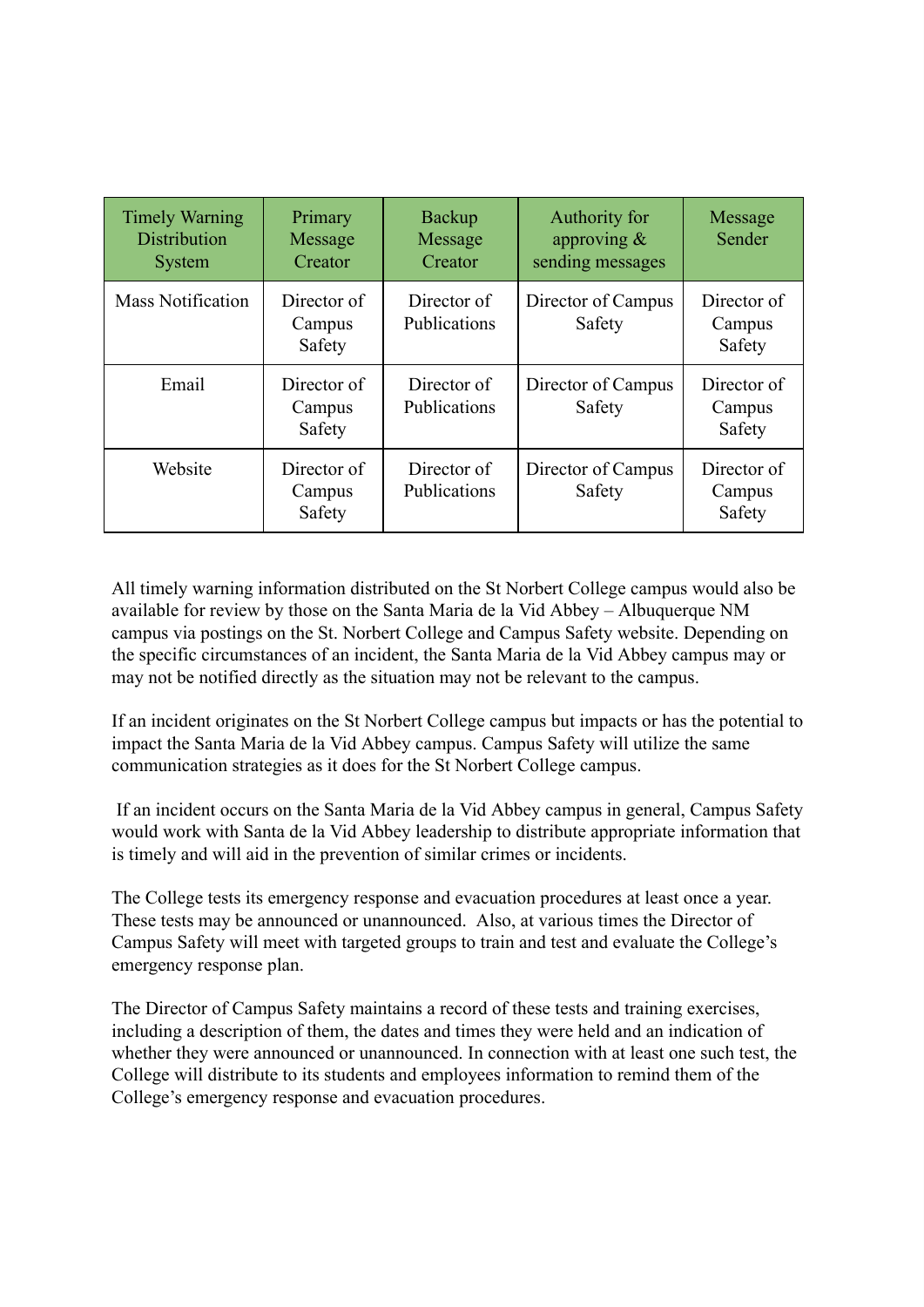# **Crime Statistics**

| The statistical summary of crimes for this College over the past three calendar years follows: |  |  |  |
|------------------------------------------------------------------------------------------------|--|--|--|
|                                                                                                |  |  |  |

|                                                        | <b>On Campus</b> |      | <b>Non Campus</b> |                |      | <b>Public Property</b> |                |      |      |
|--------------------------------------------------------|------------------|------|-------------------|----------------|------|------------------------|----------------|------|------|
| <b>Crime</b>                                           | 2020             | 2019 | 2018              | 2020           | 2019 | 2018                   | 2020           | 2019 | 2018 |
| Murder/Non-Negligent<br>Manslaughter                   |                  |      |                   |                |      |                        |                |      |      |
| Manslaughter by Negligence                             | 0                | 0    | 0                 | 0              | 0    | 0                      | 0              | 0    | 0    |
| Rape                                                   | $\overline{0}$   | 0    | 0                 | $\overline{0}$ | 0    | $\overline{0}$         |                | 0    | 0    |
| Fondling                                               | 0                | 0    | 0                 | O              | 0    | 0                      |                | 0    | 0    |
| <b>Statutory Rape</b>                                  | 0                | 0    | 0                 | 0              | 0    | 0                      | 0              | 0    | 0    |
| Incest                                                 |                  |      |                   |                |      | 0                      |                | 0    | 0    |
| <b>Aggravated Assault</b>                              | 0                | 0    | 0                 | 0              |      | 0                      | 0              | 0    | 0    |
| <b>Burglary</b>                                        |                  | 0    | 0                 | $\overline{0}$ |      | 0                      | 0              | 0    | 0    |
| Robbery                                                | 0                | 0    | 0                 | 0              | 0    | 0                      | $\overline{0}$ | 0    | 0    |
| Motor Vehicle Theft                                    |                  | 0    | 0                 | $\overline{0}$ |      | 0                      | 0              | 0    | 0    |
| Arson                                                  |                  |      | 0                 |                |      | 0                      |                |      | 0    |
| <b>Arrest - Liquor Law Violation</b>                   | $\overline{0}$   |      | 0                 | $\overline{0}$ |      | 0                      |                | 0    | 0    |
| <b>Arrest - Drug Abuse Violation</b>                   | $\overline{0}$   |      |                   | 0              |      | 0                      |                | 0    | 0    |
| <b>Arrest - Weapon Violation</b>                       | 0                | 0    | 0                 | 0              |      | 0                      | 0              | 0    | 0    |
| Disciplinary Referral - Liquor<br><b>Law Violation</b> |                  |      | 0                 | 0              |      | 0                      | 0              | 0    |      |
| Disciplinary Referral - Drug<br><b>Abuse Violation</b> | 0                | Ю    | 0                 | 0              |      | 0                      | 0              | 0    |      |
| Disciplinary Referral - Weapon<br>Violation            | 0                |      | D                 |                |      |                        |                | 0    |      |
| Domestic Violence                                      | 0                | 0    | 0                 | 0              | 0    | 0                      | 0              | 0    | 0    |
| Dating Violence                                        |                  | 0    | 0                 | 0              |      | 0                      | 0              | 0    | 0    |
| Stalking                                               | 0                |      |                   |                |      | 0                      |                | 0    | 0    |

\* The College does not have on-campus student housing facilities.

#### **Hate crimes:**

2020: No hate crimes reported. 2019: No hate crimes reported. 2018: No hate crimes reported.

# **Crimes unfounded by the College:**

2020: 0 unfounded crimes. 2019: 0 unfounded crimes. 2018: 0 unfounded crimes.

#### **Statistics for unfounded crimes provided by law enforcement agencies:**

2020: 0 unfounded crimes.